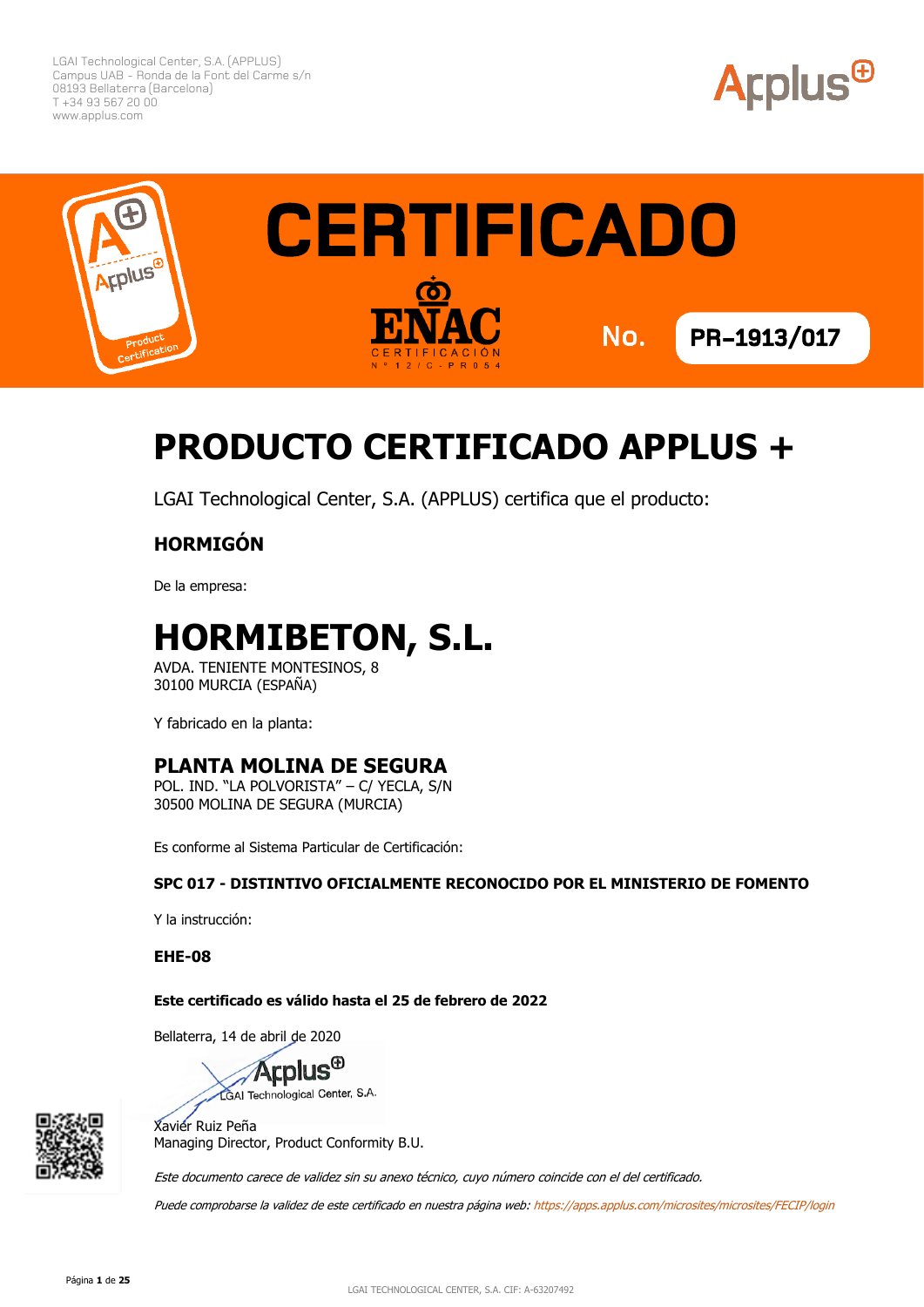

| <b>Grupo A</b> |                 |                          |                     |
|----------------|-----------------|--------------------------|---------------------|
| N <sup>o</sup> | <b>PRODUCTO</b> | <b>CONTENIDO CEMENTO</b> | <b>RELACIÓN A/C</b> |
| $\mathbf{1}$   | HA-25/B/12/I    | 305                      | 0,54                |
| $\overline{2}$ | HA-25/B/20/I    | 300                      | 0,54                |
| 3              | HA-25/B/20/IIa  | 300                      | 0,54                |
| $\overline{4}$ | HA-25/B/12/IIa  | 305                      | 0,54                |
| 5              | HA-25/B/12/IIb  | 305                      | 0,54                |
| 6              | HA-25/B/20/IIb  | 300                      | 0,54                |
| $\overline{7}$ | HA-25/F/12/I    | 315                      | 0,54                |
| 8              | HA-25/F/20/I    | 310                      | 0,54                |
| 9              | HA-25/F/20/IIa  | 310                      | 0,54                |
| 10             | HA-25/F/12/IIa  | 315                      | 0,54                |
| 11             | HA-25/F/12/IIb  | 315                      | 0,54                |
| 12             | HA-25/F/20/IIb  | 310                      | 0,54                |
| 13             | HA-25/L/12/I    | 315                      | 0,54                |
| 14             | HA-25/L/20/I    | 310                      | 0,54                |
| 15             | HA-25/L/20/IIa  | 310                      | 0,54                |
| 16             | HA-25/L/12/IIa  | 315                      | 0,54                |
| 17             | HA-25/L/12/IIb  | 315                      | 0,54                |
| 18             | HA-25/L/20/IIb  | 310                      | 0,54                |
| 19             | HA-25/P/12/I    | 305                      | 0,54                |
| 20             | HA-25/P/20/I    | 300                      | 0,54                |
| 21             | HA-25/P/20/IIa  | 300                      | 0,54                |
| 22             | HA-25/P/12/IIa  | 305                      | 0,54                |
| 23             | HA-25/P/12/IIb  | 305                      | 0,54                |
| 24             | HA-25/P/20/IIb  | 300                      | 0,54                |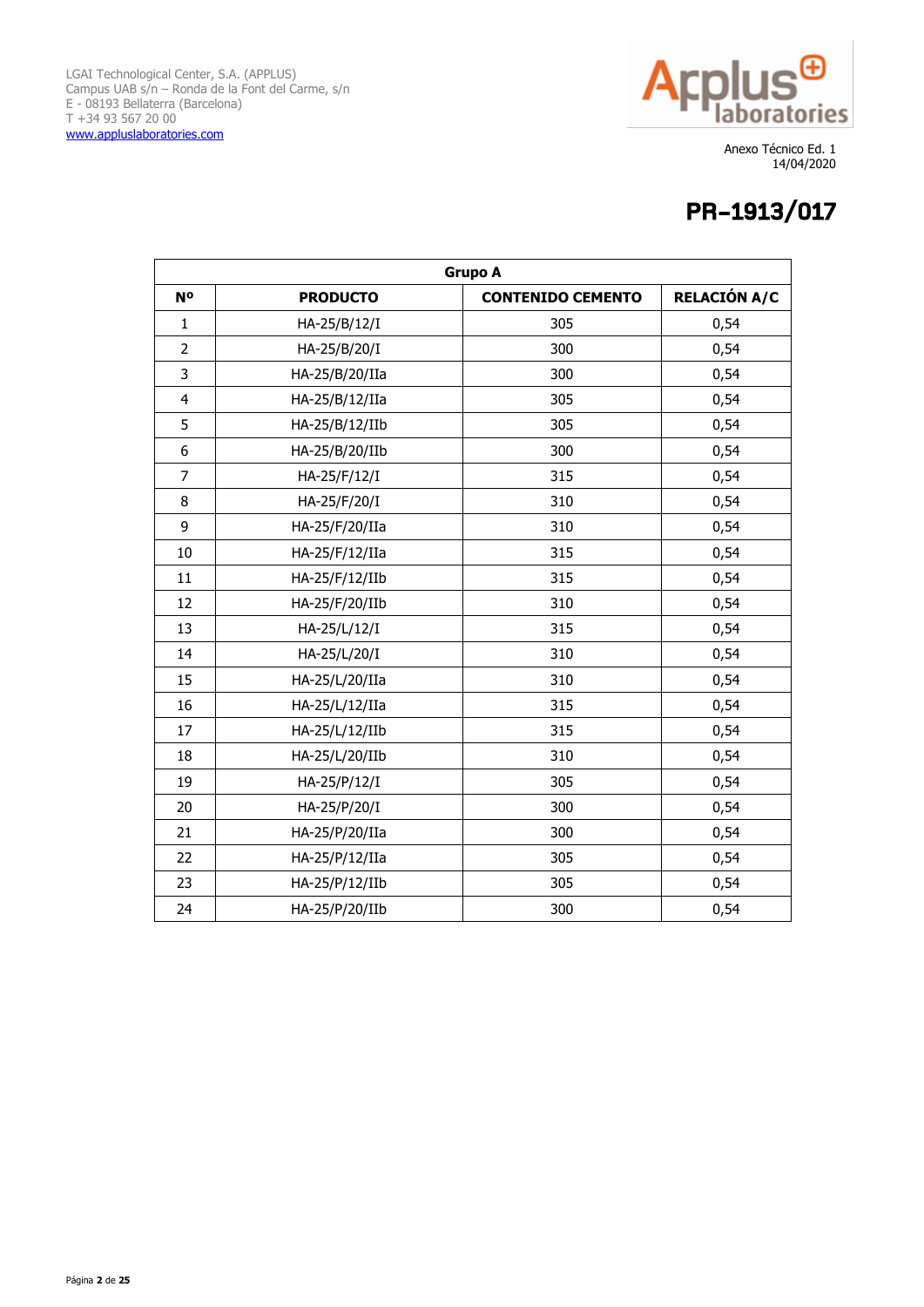

| <b>Grupo B</b>   |                     |                          |                     |
|------------------|---------------------|--------------------------|---------------------|
| N <sup>o</sup>   | <b>PRODUCTO</b>     | <b>CONTENIDO CEMENTO</b> | <b>RELACIÓN A/C</b> |
| $\mathbf{1}$     | HA-30/B/12/I+Qa     | 335                      | 0,46                |
| $\overline{2}$   | HA-30/B/12/I+H      | 335                      | 0,46                |
| 3                | HA-30/B/20/I+H      | 330                      | 0,46                |
| $\overline{4}$   | HA-30/B/20/I+Qa     | 330                      | 0,46                |
| 5                | HA-30/B/20/I        | 330                      | 0,46                |
| $\boldsymbol{6}$ | HA-30/B/12/I        | 335                      | 0,46                |
| $\overline{7}$   | HA-30/B/12/IIa+H    | 335                      | 0,46                |
| 8                | HA-30/B/20/IIa+Qa   | 330                      | 0,46                |
| 9                | HA-30/B/12/IIa      | 335                      | 0,46                |
| 10               | HA-30/B/20/IIa      | 330                      | 0,46                |
| 11               | HA-30/B/12/IIa+Qa   | 335                      | 0,46                |
| 12               | HA-30/B/20/IIa+H    | 330                      | 0,46                |
| 13               | HA-30/B/20/IIb+H    | 330                      | 0,46                |
| 14               | HA-30/B/20/IIb      | 330                      | 0,46                |
| 15               | HA-30/B/12/IIb+Qa   | 335                      | 0,46                |
| 16               | HA-30/B/20/IIb+Qa   | 330                      | 0,46                |
| 17               | HA-30/B/12/IIb      | 335                      | 0,46                |
| 18               | HA-30/B/12/IIb+H    | 335                      | 0,46                |
| 19               | HA-30/B/20/IIIa+Qa  | 330                      | 0,46                |
| 20               | HA-30/B/12/IIIa+H   | 335                      | 0,46                |
| 21               | HA-30/B/12/IIIa     | 335                      | 0,46                |
| 22               | HA-30/B/12/IIIa+Qa  | 335                      | 0,46                |
| 23               | HA-30/B/20/IIIa+H   | 330                      | 0,46                |
| 24               | HA-30/B/20/IIIa     | 330                      | 0,46                |
| 25               | HA-30/B/20/IIIb+H   | 330                      | 0,46                |
| 26               | $HA-30/B/12/IIIb+H$ | 335                      | 0,46                |
| 27               | HA-30/B/12/IIIb     | 335                      | 0,46                |
| 28               | HA-30/B/20/IIIb     | 330                      | 0,46                |
| 29               | HA-30/B/12/IIIb+Qa  | 335                      | 0,46                |
| 30               | HA-30/B/20/IIIb+Qa  | 330                      | 0,46                |
| 31               | HA-30/B/20/IV+H     | 330                      | 0,46                |
| 32               | HA-30/B/20/IV       | 330                      | 0,46                |
| 33               | HA-30/B/12/IV       | 335                      | 0,46                |
| 34               | HA-30/B/20/IV+Qa    | 330                      | 0,46                |
| 35               | HA-30/B/12/IV+H     | 335                      | 0,46                |
| 36               | HA-30/B/12/IV+Qa    | 335                      | 0,46                |
| 37               | HA-30/F/20/I+H      | 340                      | 0,46                |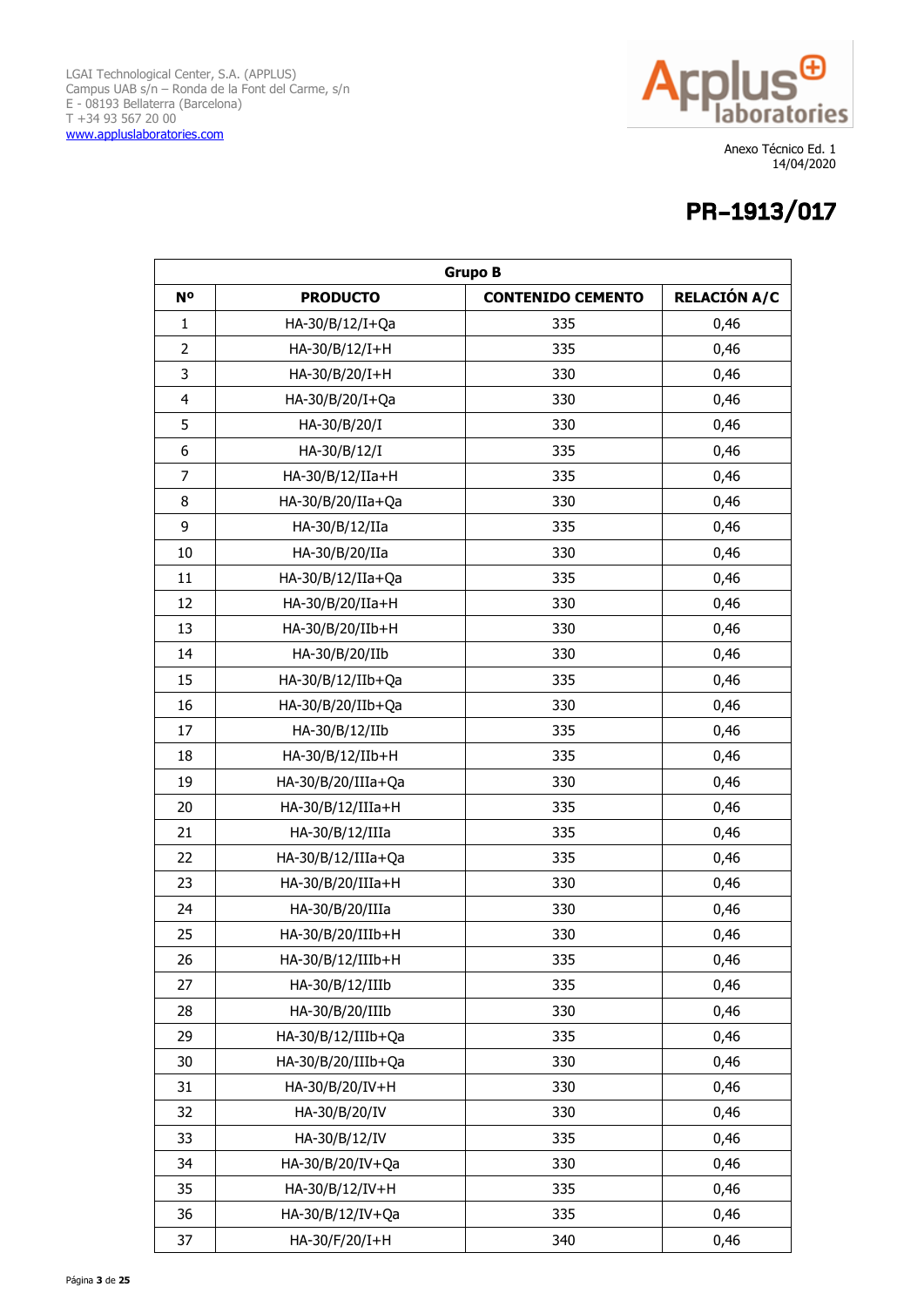

| <b>Grupo B</b> |                      |                          |                     |
|----------------|----------------------|--------------------------|---------------------|
| N <sup>o</sup> | <b>PRODUCTO</b>      | <b>CONTENIDO CEMENTO</b> | <b>RELACIÓN A/C</b> |
| 38             | HA-30/F/12/I+Qa      | 345                      | 0,46                |
| 39             | HA-30/F/20/I+Qa      | 345                      | 0,46                |
| 40             | HA-30/F/20/I         | 340                      | 0,46                |
| 41             | HA-30/F/12/I+H       | 345                      | 0,46                |
| 42             | HA-30/F/12/I         | 345                      | 0,46                |
| 43             | HA-30/F/12/IIa+Qa    | 345                      | 0,46                |
| 44             | HA-30/F/20/IIa+Qa    | 340                      | 0,46                |
| 45             | HA-30/F/12/IIa+H     | 345                      | 0,46                |
| 46             | HA-30/F/20/IIa+H     | 340                      | 0,46                |
| 47             | HA-30/F/12/IIa       | 345                      | 0,46                |
| 48             | HA-30/F/20/IIa       | 340                      | 0,46                |
| 49             | HA-30/F/12/IIb       | 345                      | 0,46                |
| 50             | HA-30/F/20/IIb+H     | 340                      | 0,46                |
| 51             | HA-30/F/12/IIb+Qa    | 345                      | 0,46                |
| 52             | HA-30/F/20/IIb+Qa    | 340                      | 0,46                |
| 53             | HA-30/F/20/IIb       | 345                      | 0,46                |
| 54             | HA-30/F/12/IIb+H     | 345                      | 0,46                |
| 55             | HA-30/F/20/IIIa+Qa   | 340                      | 0,46                |
| 56             | HA-30/F/12/IIIa+Qa   | 345                      | 0,46                |
| 57             | HA-30/F/12/IIIa+H    | 345                      | 0,46                |
| 58             | HA-30/F/20/IIIa+H    | 340                      | 0,46                |
| 59             | HA-30/F/20/IIIa      | 340                      | 0,46                |
| 60             | HA-30/F/12/IIIa      | 345                      | 0,46                |
| 61             | HA-30/F/20/IIIb+H    | 340                      | 0,46                |
| 62             | HA-30/F/20/IIIb+Qa   | 340                      | 0,46                |
| 63             | $HA-30/F/12/IIIb+Qa$ | 345                      | 0,46                |
| 64             | HA-30/F/12/IIIb      | 345                      | 0,46                |
| 65             | HA-30/F/20/IIIb      | 340                      | 0,46                |
| 66             | HA-30/F/12/IIIb+H    | 345                      | 0,46                |
| 67             | HA-30/F/12/IV+H      | 345                      | 0,46                |
| 68             | HA-30/F/12/IV        | 345                      | 0,46                |
| 69             | HA-30/F/12/IV+Qa     | 345                      | 0,46                |
| 70             | HA-30/F/20/IV+H      | 340                      | 0,46                |
| 71             | HA-30/F/20/IV        | 340                      | 0,46                |
| 72             | HA-30/F/20/IV+Qa     | 340                      | 0,46                |
| 73             | HA-30/L/20/I         | 340                      | 0,46                |
| 74             | HA-30/L/20/I+Qa      | 340                      | 0,46                |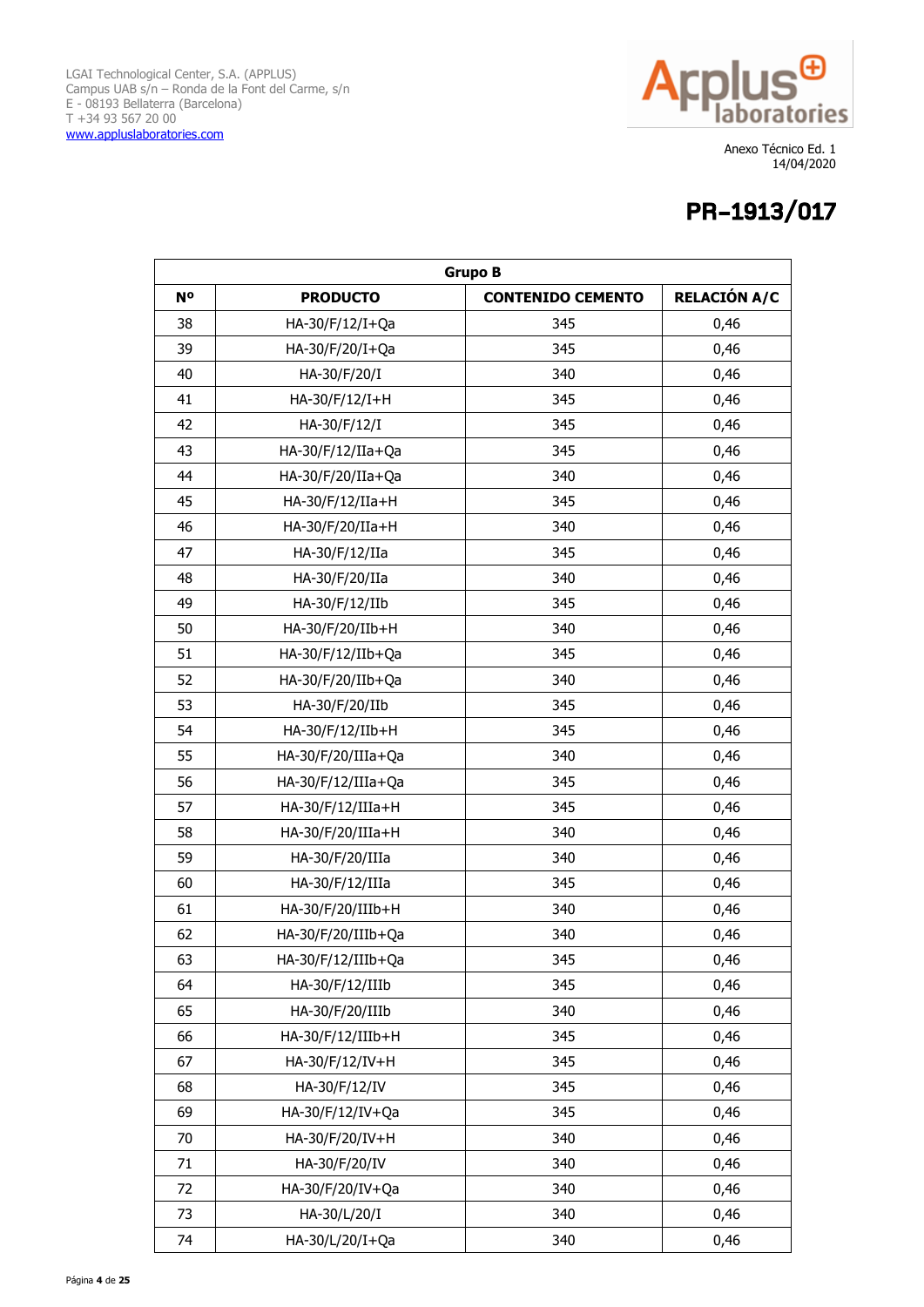

| <b>Grupo B</b> |                     |                          |                     |
|----------------|---------------------|--------------------------|---------------------|
| <b>N°</b>      | <b>PRODUCTO</b>     | <b>CONTENIDO CEMENTO</b> | <b>RELACIÓN A/C</b> |
| 75             | HA-30/L/12/I        | 345                      | 0,46                |
| 76             | HA-30/L/12/I+Qa     | 345                      | 0,46                |
| 77             | HA-30/L/12/I+H      | 345                      | 0,46                |
| 78             | HA-30/L/20/I+H      | 340                      | 0,46                |
| 79             | HA-30/L/12/IIa+H    | 345                      | 0,46                |
| 80             | HA-30/L/20/IIa+H    | 340                      | 0,46                |
| 81             | HA-30/L/12/IIa      | 345                      | 0,46                |
| 82             | HA-30/L/20/IIa+Qa   | 340                      | 0,46                |
| 83             | HA-30/L/20/IIa      | 340                      | 0,46                |
| 84             | HA-30/L/12/IIb      | 345                      | 0,46                |
| 85             | HA-30/L/20/IIb      | 340                      | 0,46                |
| 86             | HA-30/L/12/IIb+Qa   | 345                      | 0,46                |
| 87             | HA-30/L/20/IIb+Qa   | 340                      | 0,46                |
| 88             | HA-30/L/20/IIb+H    | 340                      | 0,46                |
| 89             | HA-30/L/12/IIb+H    | 345                      | 0,46                |
| 90             | HA-30/L/20/IIIa+Qa  | 340                      | 0,46                |
| 91             | HA-30/L/12/IIIa+H   | 345                      | 0,46                |
| 92             | HA-30/L/12/IIIa+Qa  | 345                      | 0,46                |
| 93             | HA-30/L/20/IIIa+H   | 340                      | 0,46                |
| 94             | HA-30/L/12/IIIa     | 345                      | 0,46                |
| 95             | HA-30/L/20/IIIa     | 340                      | 0,46                |
| 96             | HA-30/L/12/IIIb     | 345                      | 0,46                |
| 97             | HA-30/L/12/IIIb+Qa  | 345                      | 0,46                |
| 98             | HA-30/L/20/IIIb+Qa  | 340                      | 0,46                |
| 99             | HA-30/L/20/IIIb     | 340                      | 0,46                |
| 100            | $HA-30/L/12/IIIb+H$ | 345                      | 0,46                |
| 101            | HA-30/L/20/IIIb+H   | 340                      | 0,46                |
| 102            | HA-30/L/12/IV+Qa    | 345                      | 0,46                |
| 103            | HA-30/L/20/IV+H     | 340                      | 0,46                |
| 104            | HA-30/L/20/IV       | 340                      | 0,46                |
| 105            | HA-30/L/12/IV+H     | 345                      | 0,46                |
| 106            | HA-30/L/12/IV       | 345                      | 0,46                |
| 107            | HA-30/L/20/IV+Qa    | 340                      | 0,46                |
| 108            | HA-25/B/12/I+H      | 335                      | 0,46                |
| 109            | HA-25/B/12/I+Qa     | 335                      | 0,46                |
| 110            | HA-25/B/12/IIa+H    | 335                      | 0,46                |
| 111            | HA-25/B/12/IIa+Qa   | 335                      | 0,46                |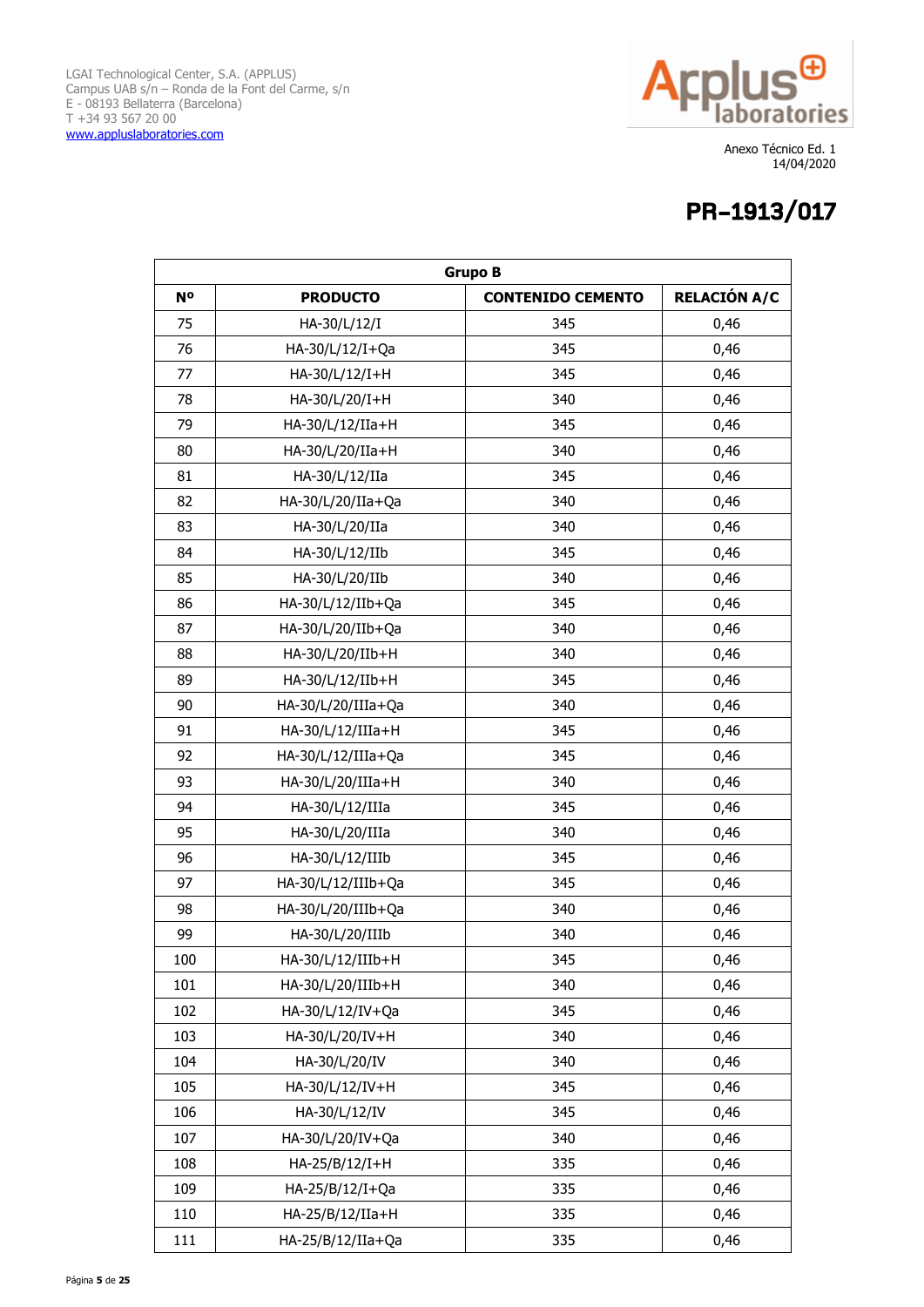

| <b>Grupo B</b> |                    |                          |                     |
|----------------|--------------------|--------------------------|---------------------|
| N <sup>o</sup> | <b>PRODUCTO</b>    | <b>CONTENIDO CEMENTO</b> | <b>RELACIÓN A/C</b> |
| 112            | HA-25/B/12/IIb+H   | 335                      | 0,46                |
| 113            | HA-25/B/12/IIb+Qa  | 335                      | 0,46                |
| 114            | HA-25/B/12/IIIa+H  | 335                      | 0,46                |
| 115            | HA-25/B/12/IIIa+Qa | 335                      | 0,46                |
| 116            | HA-25/B/12/IIIb+H  | 335                      | 0,46                |
| 117            | HA-25/B/12/IIIb+Qa | 335                      | 0,46                |
| 118            | HA-25/B/12/IV+H    | 335                      | 0,46                |
| 119            | HA-25/B/12/IV+Qa   | 335                      | 0,46                |
| 120            | HA-25/B/20/I+H     | 330                      | 0,46                |
| 121            | HA-25/B/20/I+Qa    | 330                      | 0,46                |
| 122            | HA-25/B/20/IIa+H   | 330                      | 0,46                |
| 123            | HA-25/B/20/IIa+Qa  | 330                      | 0,46                |
| 124            | HA-25/B/20/IIb+H   | 330                      | 0,46                |
| 125            | HA-25/B/20/IIb+Qa  | 330                      | 0,46                |
| 126            | HA-25/B/20/IIIa+H  | 330                      | 0,46                |
| 127            | HA-25/B/20/IIIa+Qa | 330                      | 0,46                |
| 128            | HA-25/B/20/IIIb+H  | 330                      | 0,46                |
| 129            | HA-25/B/20/IIIb+Qa | 330                      | 0,46                |
| 130            | HA-25/B/20/IV+H    | 330                      | 0,46                |
| 131            | HA-25/B/20/IV+Qa   | 330                      | 0,46                |
| 132            | HA-25/F/20/I+H     | 340                      | 0,46                |
| 133            | HA-25/F/20/I+Qa    | 345                      | 0,46                |
| 134            | HA-25/F/20/IIa+H   | 340                      | 0,46                |
| 135            | HA-25/F/20/IIa+Qa  | 340                      | 0,46                |
| 136            | HA-25/F/20/IIb+H   | 340                      | 0,46                |
| 137            | HA-25/F/20/IIb+Qa  | 340                      | 0,46                |
| 138            | HA-25/F/20/IIIa+H  | 340                      | 0,46                |
| 139            | HA-25/F/20/IIIa+Qa | 340                      | 0,46                |
| 140            | HA-25/F/20/IIIb+H  | 340                      | 0,46                |
| 141            | HA-25/F/20/IIIb+Qa | 340                      | 0,46                |
| 142            | HA-25/F/20/IV+H    | 340                      | 0,46                |
| 143            | HA-25/F/20/IV+Qa   | 340                      | 0,46                |
| 144            | HA-25/F/12/I+H     | 345                      | 0,46                |
| 145            | HA-25/F/12/I+Qa    | 345                      | 0,46                |
| 146            | HA-25/F/12/IIa+H   | 345                      | 0,46                |
| 147            | HA-25/F/12/IIa+Qa  | 345                      | 0,46                |
| 148            | HA-25/F/12/IIb+H   | 345                      | 0,46                |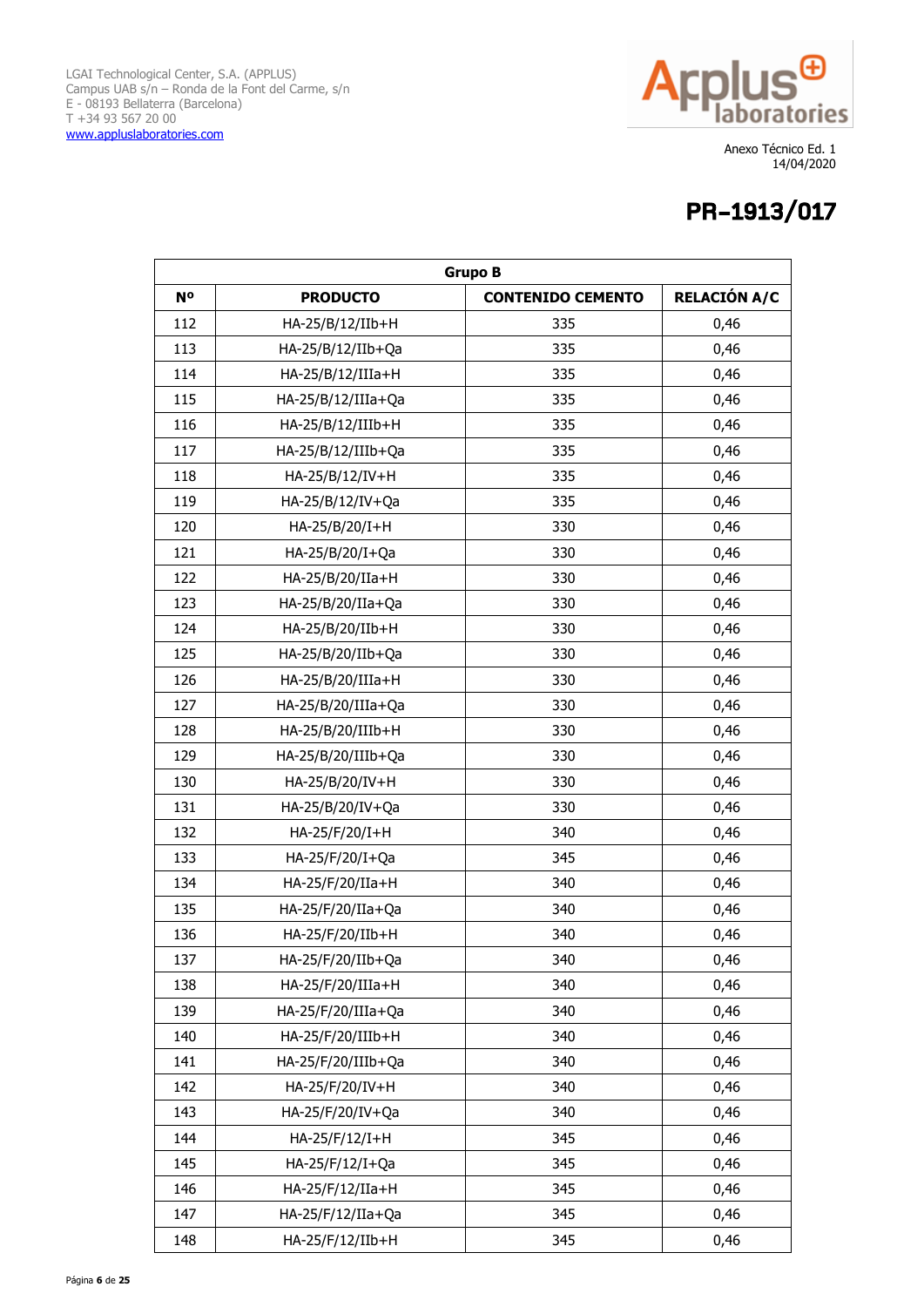

| <b>Grupo B</b> |                     |                          |                     |
|----------------|---------------------|--------------------------|---------------------|
| <b>N°</b>      | <b>PRODUCTO</b>     | <b>CONTENIDO CEMENTO</b> | <b>RELACIÓN A/C</b> |
| 149            | HA-25/F/12/IIb+Qa   | 345                      | 0,46                |
| 150            | HA-25/F/12/IIIa+H   | 345                      | 0,46                |
| 151            | HA-25/F/12/IIIa+Qa  | 345                      | 0,46                |
| 152            | HA-25/F/12/IIIb+H   | 345                      | 0,46                |
| 153            | HA-25/F/12/IIIb+Qa  | 345                      | 0,46                |
| 154            | HA-25/F/12/IV+H     | 345                      | 0,46                |
| 155            | HA-25/F/12/IV+Qa    | 345                      | 0,46                |
| 156            | HA-25/L/20/I+H      | 340                      | 0,46                |
| 157            | HA-25/L/20/I+Qa     | 340                      | 0,46                |
| 158            | HA-25/L/20/IIa+H    | 340                      | 0,46                |
| 159            | HA-25/L/20/IIa+Qa   | 340                      | 0,46                |
| 160            | HA-25/L/20/IIb+H    | 340                      | 0,46                |
| 161            | HA-25/L/20/IIb+Qa   | 340                      | 0,46                |
| 162            | HA-25/L/20/IIIa+H   | 340                      | 0,46                |
| 163            | HA-25/L/20/IIIa+Qa  | 340                      | 0,46                |
| 164            | HA-25/L/20/IIIb+H   | 340                      | 0,46                |
| 165            | HA-25/L/20/IIIb+Qa  | 340                      | 0,46                |
| 166            | HA-25/L/20/IV+H     | 340                      | 0,46                |
| 167            | HA-25/L/20/IV+Qa    | 340                      | 0,46                |
| 168            | HA-25/L/12/I+Qa     | 345                      | 0,46                |
| 169            | HA-25/L/12/I+H      | 345                      | 0,46                |
| 170            | HA-25/L/12/IIa+H    | 345                      | 0,46                |
| 171            | HA-25/L/12/IIa+Qa   | 345                      | 0,46                |
| 172            | HA-25/L/12/IIb+H    | 345                      | 0,46                |
| 173            | HA-25/L/12/IIb+Qa   | 345                      | 0,46                |
| 174            | $HA-25/L/12/IIIa+H$ | 345                      | 0,46                |
| 175            | HA-25/L/12/IIIa+Qa  | 345                      | 0,46                |
| 176            | HA-25/L/12/IIIb+H   | 345                      | 0,46                |
| 177            | HA-25/L/12/IIIb+Qa  | 345                      | 0,46                |
| 178            | HA-25/L/12/IV+H     | 345                      | 0,46                |
| 179            | HA-25/L/12/IV+Qa    | 345                      | 0,46                |
| 180            | HA-30/P/12/I+Qa     | 335                      | 0,46                |
| 181            | HA-30/P/12/I+H      | 335                      | 0,46                |
| 182            | HA-30/P/20/I+H      | 330                      | 0,46                |
| 183            | HA-30/P/20/I+Qa     | 330                      | 0,46                |
| 184            | HA-30/P/20/I        | 330                      | 0,46                |
| 185            | HA-30/P/12/I        | 335                      | 0,46                |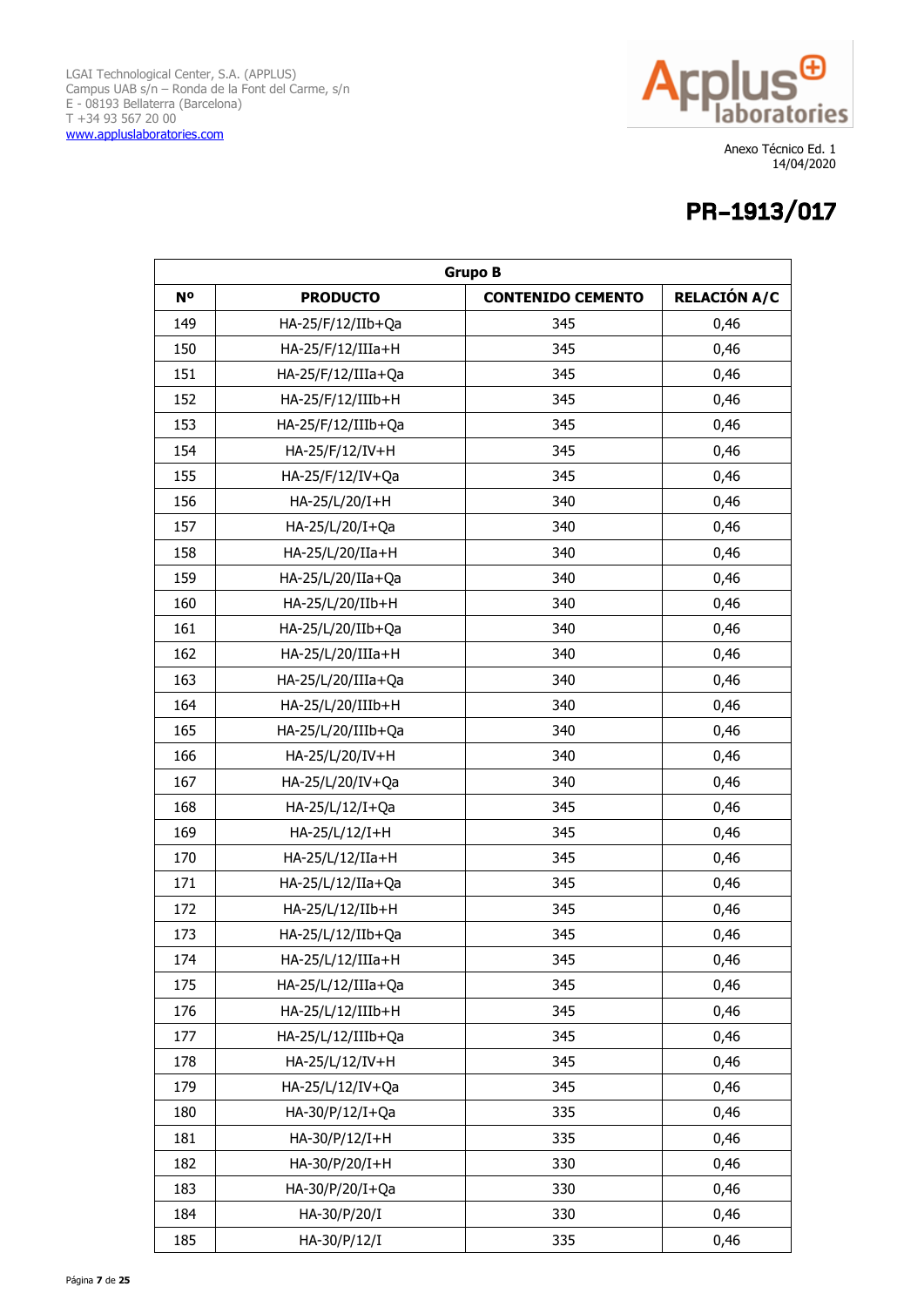

| <b>Grupo B</b> |                    |                          |                     |
|----------------|--------------------|--------------------------|---------------------|
| N <sup>o</sup> | <b>PRODUCTO</b>    | <b>CONTENIDO CEMENTO</b> | <b>RELACIÓN A/C</b> |
| 186            | HA-30/P/12/IIa+H   | 335                      | 0,46                |
| 187            | HA-30/P/20/IIa+Qa  | 330                      | 0,46                |
| 188            | HA-30/P/12/IIa     | 335                      | 0,46                |
| 189            | HA-30/P/20/IIa     | 330                      | 0,46                |
| 190            | HA-30/P/12/IIa+Qa  | 335                      | 0,46                |
| 191            | HA-30/P/20/IIa+H   | 330                      | 0,46                |
| 192            | HA-30/P/20/IIb+H   | 330                      | 0,46                |
| 193            | HA-30/P/20/IIb     | 330                      | 0,46                |
| 194            | HA-30/P/12/IIb+Qa  | 335                      | 0,46                |
| 195            | HA-30/P/20/IIb+Qa  | 330                      | 0,46                |
| 196            | HA-30/P/12/IIb     | 335                      | 0,46                |
| 197            | HA-30/P/12/IIb+H   | 335                      | 0,46                |
| 198            | HA-30/P/20/IIIa+Qa | 330                      | 0,46                |
| 199            | HA-30/P/12/IIIa+H  | 335                      | 0,46                |
| 200            | HA-30/P/12/IIIa    | 335                      | 0,46                |
| 201            | HA-30/P/12/IIIa+Qa | 335                      | 0,46                |
| 202            | HA-30/P/20/IIIa+H  | 330                      | 0,46                |
| 203            | HA-30/P/20/IIIa    | 330                      | 0,46                |
| 204            | HA-30/P/20/IIIb+H  | 330                      | 0,46                |
| 205            | HA-30/P/12/IIIb+H  | 335                      | 0,46                |
| 206            | HA-30/P/12/IIIb    | 335                      | 0,46                |
| 207            | HA-30/P/20/IIIb    | 330                      | 0,46                |
| 208            | HA-30/P/12/IIIb+Qa | 335                      | 0,46                |
| 209            | HA-30/P/20/IIIb+Qa | 330                      | 0,46                |
| 210            | HA-30/P/20/IV+H    | 330                      | 0,46                |
| 211            | HA-30/P/20/IV      | 330                      | 0,46                |
| 212            | HA-30/P/12/IV      | 335                      | 0,46                |
| 213            | HA-30/P/20/IV+Qa   | 330                      | 0,46                |
| 214            | HA-30/P/12/IV+H    | 335                      | 0,46                |
| 215            | HA-30/P/12/IV+Qa   | 335                      | 0,46                |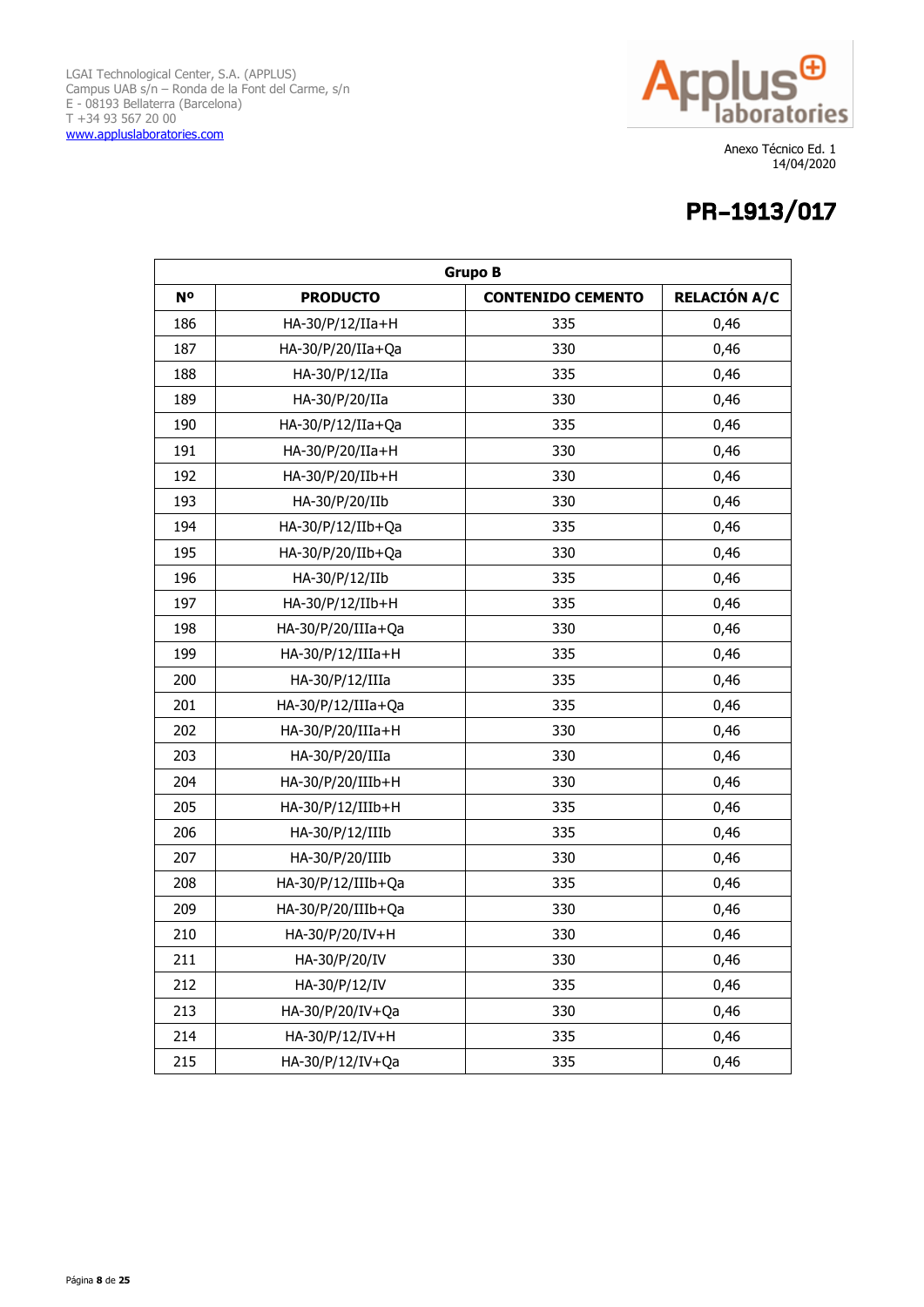

| <b>Grupo C</b> |                      |                          |                     |
|----------------|----------------------|--------------------------|---------------------|
| N <sup>o</sup> | <b>PRODUCTO</b>      | <b>CONTENIDO CEMENTO</b> | <b>RELACIÓN A/C</b> |
| $\mathbf{1}$   | HA-35/B/12/I         | 365                      | 0,44                |
| $\overline{2}$ | HA-35/B/12/I+H       | 365                      | 0,44                |
| 3              | HA-35/B/12/I+Qa      | 365                      | 0,44                |
| $\overline{4}$ | HA-35/B/12/I+Qb      | 365                      | 0,44                |
| 5              | HA-35/B/12/I+Qc      | 365                      | 0,44                |
| 6              | HA-35/B/12/IIa       | 365                      | 0,44                |
| 7              | HA-35/B/12/IIa+H     | 365                      | 0,44                |
| 8              | HA-35/B/12/IIa+Qa    | 365                      | 0,44                |
| 9              | HA-35/B/12/IIa+Qb    | 365                      | 0,44                |
| 10             | HA-35/B/12/IIa+Qc    | 365                      | 0,44                |
| 11             | HA-35/B/12/IIb       | 365                      | 0,44                |
| 12             | HA-35/B/12/IIb+H     | 365                      | 0,44                |
| 13             | HA-35/B/12/IIb+Qa    | 365                      | 0,44                |
| 14             | HA-35/B/12/IIb+Qb    | 365                      | 0,44                |
| 15             | HA-35/B/12/IIb+Qc    | 365                      | 0,44                |
| 16             | HA-35/B/12/IIIa      | 365                      | 0,44                |
| 17             | HA-35/B/12/IIIa+H    | 365                      | 0,44                |
| 18             | HA-35/B/12/IIIa+Qa   | 365                      | 0,44                |
| 19             | $HA-35/B/12/IIIa+Qb$ | 365                      | 0,44                |
| 20             | HA-35/B/12/IIIa+Qc   | 365                      | 0,44                |
| 21             | HA-35/B/12/IIIb      | 365                      | 0,44                |
| 22             | HA-35/B/12/IIIb+H    | 365                      | 0,44                |
| 23             | HA-35/B/12/IIIb+Qa   | 365                      | 0,44                |
| 24             | HA-35/B/12/IIIb+Qb   | 365                      | 0,44                |
| 25             | HA-35/B/12/IIIb+Qc   | 365                      | 0,44                |
| 26             | $HA-35/B/12/IIIc$    | 365                      | 0,44                |
| 27             | HA-35/B/12/IIIc+H    | 365                      | 0,44                |
| 28             | HA-35/B/12/IIIc+Qa   | 365                      | 0,44                |
| 29             | HA-35/B/12/IIIc+Qb   | 365                      | 0,44                |
| 30             | HA-35/B/12/IIIc+Qc   | 365                      | 0,44                |
| 31             | HA-35/B/12/IV        | 365                      | 0,44                |
| 32             | HA-35/B/12/IV+H      | 365                      | 0,44                |
| 33             | HA-35/B/12/IV/Qa     | 365                      | 0,44                |
| 34             | HA-35/B/12/IV/Qb     | 365                      | 0,44                |
| 35             | HA-35/B/12/IV/Qc     | 365                      | 0,44                |
| 36             | HA-35/B/20/I         | 360                      | 0,44                |
| 37             | HA-35/B/20/I+H       | 360                      | 0,44                |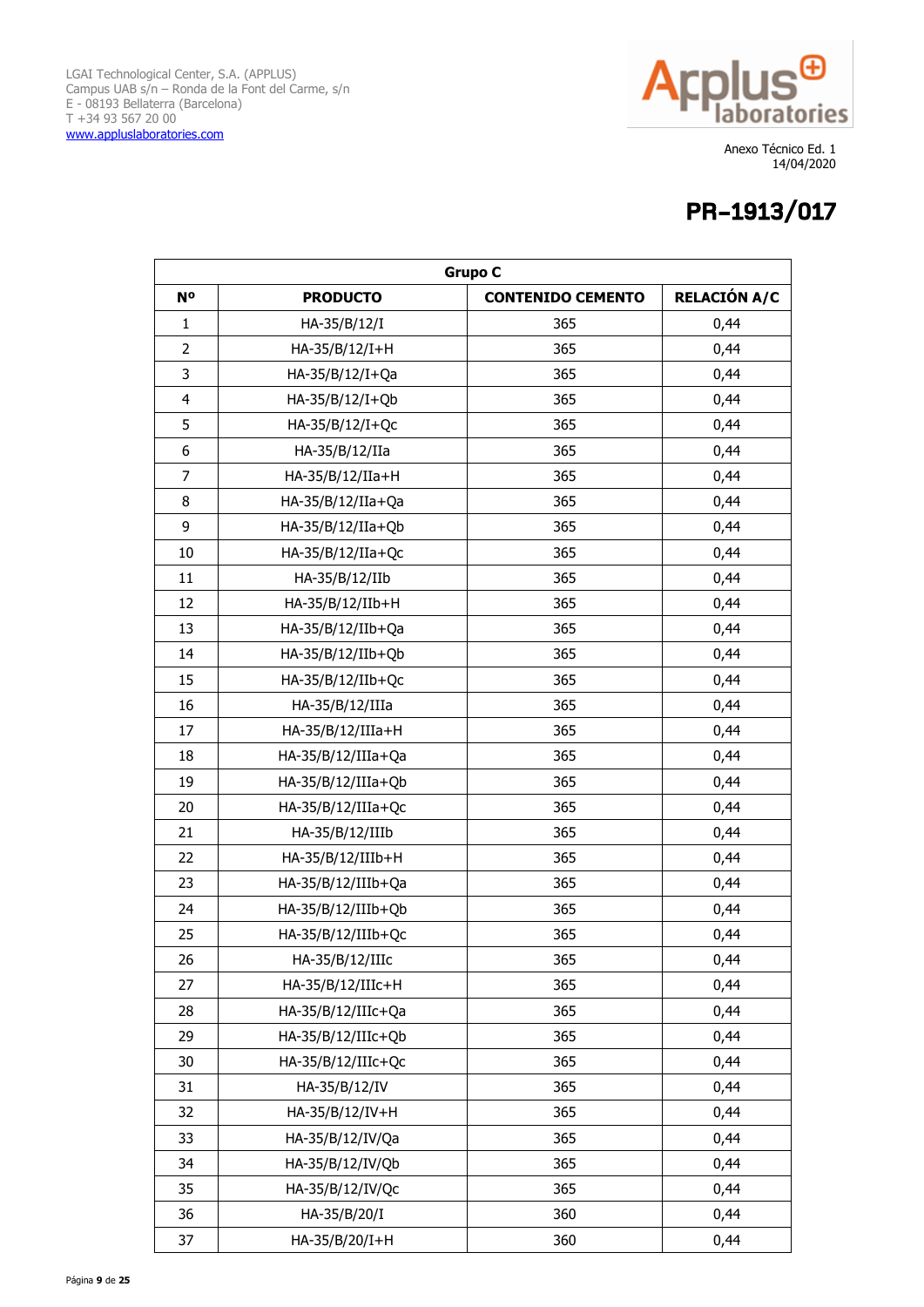

| <b>Grupo C</b> |                      |                          |                     |
|----------------|----------------------|--------------------------|---------------------|
| N <sup>o</sup> | <b>PRODUCTO</b>      | <b>CONTENIDO CEMENTO</b> | <b>RELACIÓN A/C</b> |
| 38             | HA-35/B/20/I+Qa      | 360                      | 0,44                |
| 39             | HA-35/B/20/I+Qb      | 360                      | 0,44                |
| 40             | HA-35/B/20/I+Qc      | 360                      | 0,44                |
| 41             | HA-35/B/20/IIa       | 360                      | 0,44                |
| 42             | HA-35/B/20/IIa+H     | 360                      | 0,44                |
| 43             | HA-35/B/20/IIa+Qa    | 360                      | 0,44                |
| 44             | HA-35/B/20/IIa+Qb    | 360                      | 0,44                |
| 45             | HA-35/B/20/IIa+Qc    | 360                      | 0,44                |
| 46             | HA-35/B/20/IIb       | 360                      | 0,44                |
| 47             | HA-35/B/20/IIb+H     | 360                      | 0,44                |
| 48             | HA-35/B/20/IIb+Qa    | 360                      | 0,44                |
| 49             | HA-35/B/20/IIb+Qb    | 360                      | 0,44                |
| 50             | HA-35/B/20/IIb+Qc    | 360                      | 0,44                |
| 51             | HA-35/B/20/IIIa      | 360                      | 0,44                |
| 52             | HA-35/B/20/IIIa+H    | 360                      | 0,44                |
| 53             | HA-35/B/20/IIIa+Qa   | 360                      | 0,44                |
| 54             | $HA-35/B/20/IIIa+Qb$ | 360                      | 0,44                |
| 55             | HA-35/B/20/IIIa+Qc   | 360                      | 0,44                |
| 56             | HA-35/B/20/IIIb      | 360                      | 0,44                |
| 57             | HA-35/B/20/IIIb+H    | 360                      | 0,44                |
| 58             | HA-35/B/20/IIIb+Qa   | 360                      | 0,44                |
| 59             | HA-35/B/20/IIIb+Qb   | 360                      | 0,44                |
| 60             | HA-35/B/20/IIIb+Qc   | 360                      | 0,44                |
| 61             | HA-35/B/20/IIIc      | 360                      | 0,44                |
| 62             | HA-35/B/20/IIIc+H    | 360                      | 0,44                |
| 63             | $HA-35/B/20/IIIc+Qa$ | 360                      | 0,44                |
| 64             | HA-35/B/20/IIIc+Qb   | 360                      | 0,44                |
| 65             | HA-35/B/20/IIIc+Qc   | 360                      | 0,44                |
| 66             | HA-35/B/20/IV        | 360                      | 0,44                |
| 67             | HA-35/B/20/IV+H      | 360                      | 0,44                |
| 68             | HA-35/B/20/IV+Qa     | 360                      | 0,44                |
| 69             | HA-35/B/20/IV+Qb     | 360                      | 0,44                |
| 70             | HA-35/B/20/IV+Qc     | 360                      | 0,44                |
| 71             | HA-35/P/12/I         | 365                      | 0,44                |
| 72             | HA-35/P/12/I+H       | 365                      | 0,44                |
| 73             | HA-35/P/12/I+Qa      | 365                      | 0,44                |
| 74             | HA-35/P/12/I+Qb      | 365                      | 0,44                |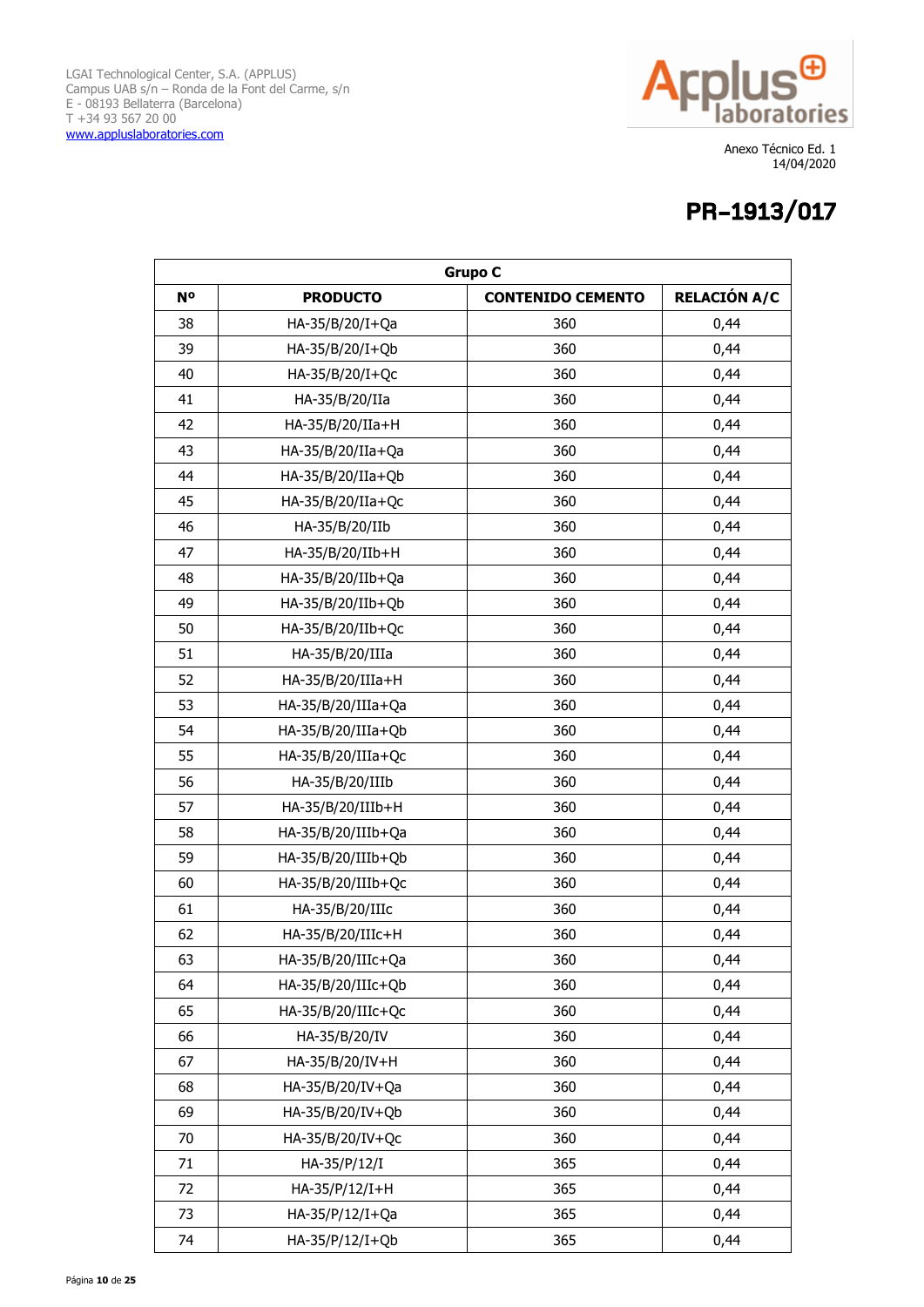

| <b>Grupo C</b> |                      |                          |                     |
|----------------|----------------------|--------------------------|---------------------|
| N <sup>o</sup> | <b>PRODUCTO</b>      | <b>CONTENIDO CEMENTO</b> | <b>RELACIÓN A/C</b> |
| 75             | HA-35/P/12/I+Qc      | 365                      | 0,44                |
| 76             | HA-35/P/12/IIa       | 365                      | 0,44                |
| 77             | HA-35/P/12/IIa+H     | 365                      | 0,44                |
| 78             | HA-35/P/12/IIa+Qa    | 365                      | 0,44                |
| 79             | HA-35/P/12/IIa+Qb    | 365                      | 0,44                |
| 80             | HA-35/P/12/IIa+Qc    | 365                      | 0,44                |
| 81             | HA-35/P/12/IIb       | 365                      | 0,44                |
| 82             | HA-35/P/12/IIb+H     | 365                      | 0,44                |
| 83             | HA-35/P/12/IIb+Qa    | 365                      | 0,44                |
| 84             | HA-35/P/12/IIb+Qb    | 365                      | 0,44                |
| 85             | HA-35/P/12/IIb+Qc    | 365                      | 0,44                |
| 86             | HA-35/P/12/IIIa      | 365                      | 0,44                |
| 87             | HA-35/P/12/IIIa+H    | 365                      | 0,44                |
| 88             | HA-35/P/12/IIIa+Qa   | 365                      | 0,44                |
| 89             | HA-35/P/12/IIIa+Qb   | 365                      | 0,44                |
| 90             | HA-35/P/12/IIIa+Qc   | 365                      | 0,44                |
| 91             | HA-35/P/12/IIIb      | 365                      | 0,44                |
| 92             | HA-35/P/12/IIIb+H    | 365                      | 0,44                |
| 93             | HA-35/P/12/IIIb+Qa   | 365                      | 0,44                |
| 94             | HA-35/P/12/IIIb+Qb   | 365                      | 0,44                |
| 95             | HA-35/P/12/IIIb+Qc   | 365                      | 0,44                |
| 96             | HA-35/P/12/IIIc      | 365                      | 0,44                |
| 97             | HA-35/P/12/IIIc+H    | 365                      | 0,44                |
| 98             | HA-35/P/12/IIIc+Qa   | 365                      | 0,44                |
| 99             | HA-35/P/12/IIIc+Qb   | 365                      | 0,44                |
| 100            | $HA-35/P/12/IIIC+QC$ | 365                      | 0,44                |
| 101            | HA-35/P/12/IV        | 365                      | 0,44                |
| 102            | HA-35/P/12/IV+H      | 365                      | 0,44                |
| 103            | HA-35/P/12/IV/Qa     | 365                      | 0,44                |
| 104            | HA-35/P/12/IV/Qb     | 365                      | 0,44                |
| 105            | HA-35/P/12/IV/Qc     | 365                      | 0,44                |
| 106            | HA-35/P/20/I         | 360                      | 0,44                |
| 107            | HA-35/P/20/I+H       | 360                      | 0,44                |
| 108            | HA-35/P/20/I+Qa      | 360                      | 0,44                |
| 109            | HA-35/P/20/I+Qb      | 360                      | 0,44                |
| 110            | HA-35/P/20/I+Qc      | 360                      | 0,44                |
| 111            | HA-35/P/20/IIa       | 360                      | 0,44                |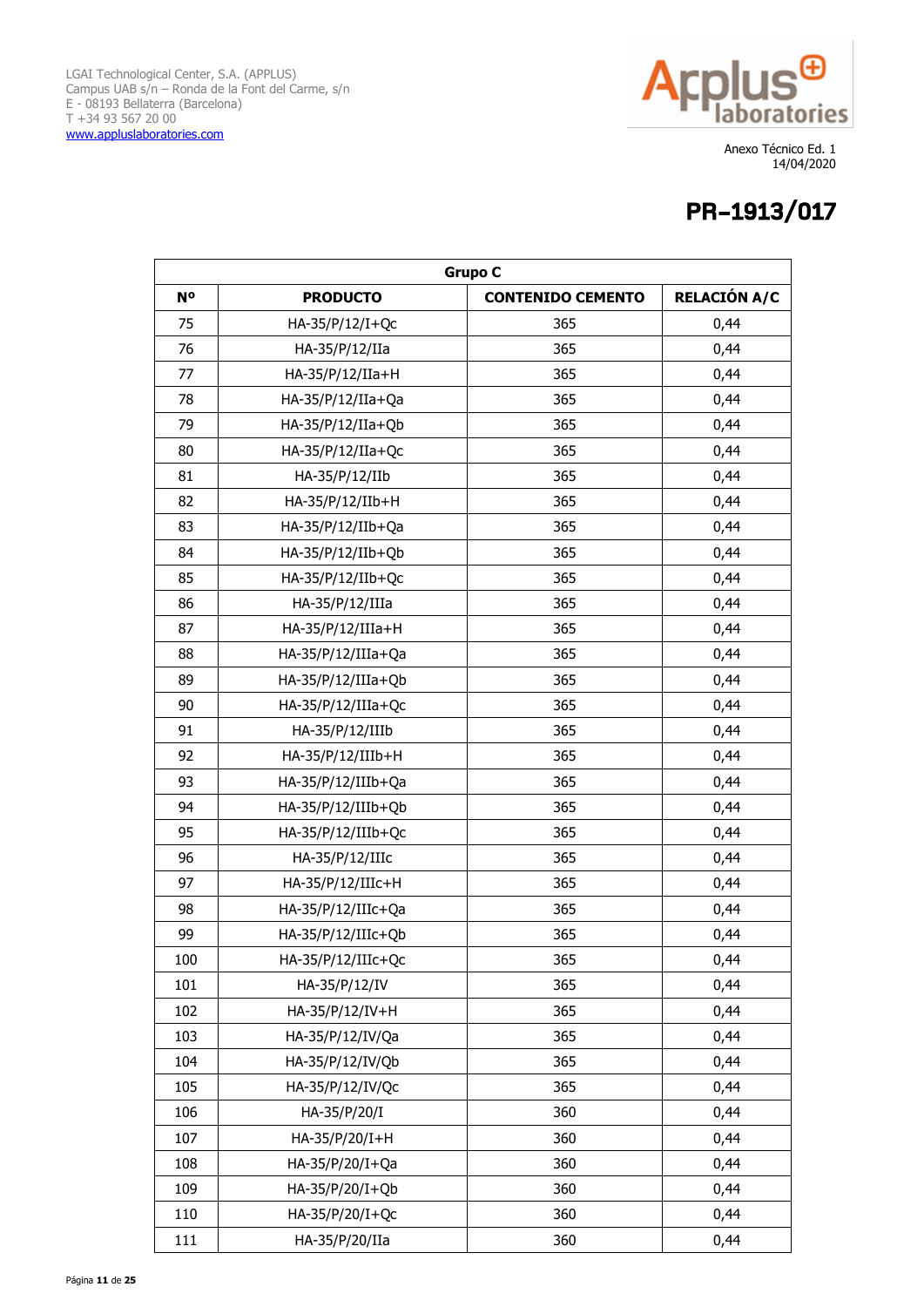

| <b>Grupo C</b> |                      |                          |                     |
|----------------|----------------------|--------------------------|---------------------|
| <b>No</b>      | <b>PRODUCTO</b>      | <b>CONTENIDO CEMENTO</b> | <b>RELACIÓN A/C</b> |
| 112            | HA-35/P/20/IIa+H     | 360                      | 0,44                |
| 113            | HA-35/P/20/IIa+Qa    | 360                      | 0,44                |
| 114            | HA-35/P/20/IIa+Qb    | 360                      | 0,44                |
| 115            | HA-35/P/20/IIa+Qc    | 360                      | 0,44                |
| 116            | HA-35/P/20/IIb       | 360                      | 0,44                |
| 117            | HA-35/P/20/IIb+H     | 360                      | 0,44                |
| 118            | HA-35/P/20/IIb+Qa    | 360                      | 0,44                |
| 119            | HA-35/P/20/IIb+Qb    | 360                      | 0,44                |
| 120            | HA-35/P/20/IIb+Qc    | 360                      | 0,44                |
| 121            | HA-35/P/20/IIIa      | 360                      | 0,44                |
| 122            | HA-35/P/20/IIIa+H    | 360                      | 0,44                |
| 123            | $HA-35/P/20/IIIa+Qa$ | 360                      | 0,44                |
| 124            | HA-35/P/20/IIIa+Qb   | 360                      | 0,44                |
| 125            | HA-35/P/20/IIIa+Qc   | 360                      | 0,44                |
| 126            | HA-35/P/20/IIIb      | 360                      | 0,44                |
| 127            | HA-35/P/20/IIIb+H    | 360                      | 0,44                |
| 128            | HA-35/P/20/IIIb+Qa   | 360                      | 0,44                |
| 129            | HA-35/P/20/IIIb+Qb   | 360                      | 0,44                |
| 130            | HA-35/P/20/IIIb+Qc   | 360                      | 0,44                |
| 131            | HA-35/P/20/IIIc      | 360                      | 0,44                |
| 132            | HA-35/P/20/IIIc+H    | 360                      | 0,44                |
| 133            | HA-35/P/20/IIIc+Qa   | 360                      | 0,44                |
| 134            | HA-35/P/20/IIIc+Qb   | 360                      | 0,44                |
| 135            | HA-35/P/20/IIIc+Qc   | 360                      | 0,44                |
| 136            | HA-35/P/20/IV        | 360                      | 0,44                |
| 137            | $HA-35/P/20/IV+H$    | 360                      | 0,44                |
| 138            | HA-35/P/20/IV+Qa     | 360                      | 0,44                |
| 139            | HA-35/P/20/IV+Qb     | 360                      | 0,44                |
| 140            | HA-35/P/20/IV+Qc     | 360                      | 0,44                |
| 141            | HA-35/F/12/I         | 375                      | 0,44                |
| 142            | HA-35/F/12/I+H       | 375                      | 0,44                |
| 143            | HA-35/F/12/I+Qa      | 375                      | 0,44                |
| 144            | HA-35/F/12/I+Qb      | 375                      | 0,44                |
| 145            | HA-35/F/12/I+Qc      | 375                      | 0,44                |
| 146            | HA-35/F/12/IIa       | 375                      | 0,44                |
| 147            | HA-35/F/12/IIa+H     | 375                      | 0,44                |
| 148            | HA-35/F/12/IIa+Qa    | 375                      | 0,44                |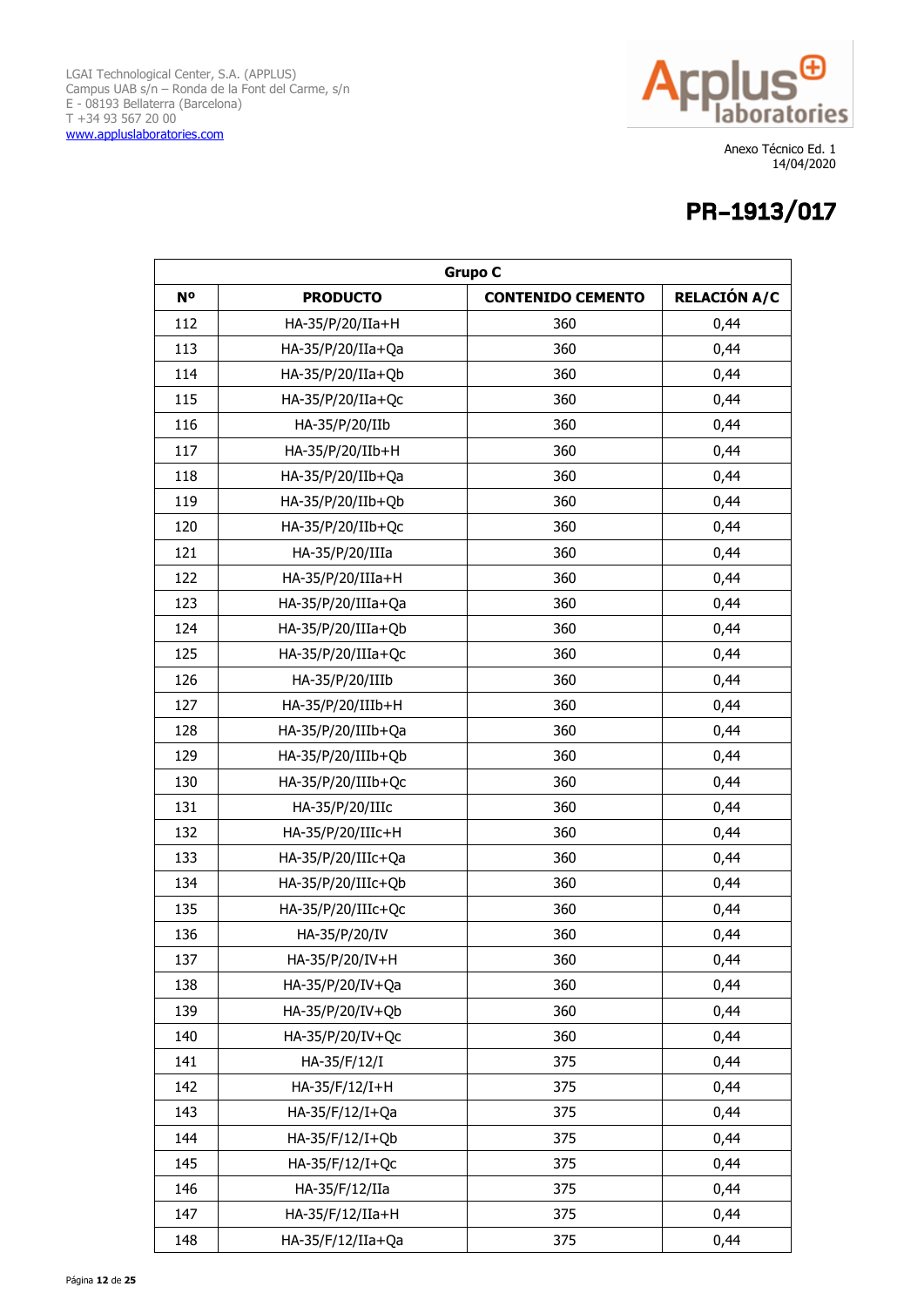

| <b>Grupo C</b> |                      |                          |                     |
|----------------|----------------------|--------------------------|---------------------|
| N <sup>o</sup> | <b>PRODUCTO</b>      | <b>CONTENIDO CEMENTO</b> | <b>RELACIÓN A/C</b> |
| 149            | HA-35/F/12/IIa+Qb    | 375                      | 0,44                |
| 150            | HA-35/F/12/IIa+Qc    | 375                      | 0,44                |
| 151            | HA-35/F/12/IIb       | 375                      | 0,44                |
| 152            | HA-35/F/12/IIb+H     | 375                      | 0,44                |
| 153            | HA-35/F/12/IIb+Qa    | 375                      | 0,44                |
| 154            | HA-35/F/12/IIb+Qb    | 375                      | 0,44                |
| 155            | HA-35/F/12/IIb+Qc    | 375                      | 0,44                |
| 156            | HA-35/F/12/IIIa      | 375                      | 0,44                |
| 157            | HA-35/F/12/IIIa+H    | 375                      | 0,44                |
| 158            | HA-35/F/12/IIIa+Qa   | 375                      | 0,44                |
| 159            | $HA-35/F/12/IIIa+Qb$ | 375                      | 0,44                |
| 160            | HA-35/F/12/IIIa+Qc   | 375                      | 0,44                |
| 161            | HA-35/F/12/IIIb      | 375                      | 0,44                |
| 162            | HA-35/F/12/IIIb+H    | 375                      | 0,44                |
| 163            | HA-35/F/12/IIIb+Qa   | 375                      | 0,44                |
| 164            | HA-35/F/12/IIIb+Qb   | 375                      | 0,44                |
| 165            | HA-35/F/12/IIIb+Qc   | 375                      | 0,44                |
| 166            | HA-35/F/12/IIIc      | 375                      | 0,44                |
| 167            | HA-35/F/12/IIIc+H    | 375                      | 0,44                |
| 168            | HA-35/F/12/IIIc+Qa   | 375                      | 0,44                |
| 169            | HA-35/F/12/IIIc+Qb   | 375                      | 0,44                |
| 170            | HA-35/F/12/IIIc+Qc   | 375                      | 0,44                |
| 171            | HA-35/F/12/IV        | 375                      | 0,44                |
| 172            | HA-35/F/12/IV+H      | 375                      | 0,44                |
| 173            | HA-35/F/12/IV+Qa     | 375                      | 0,44                |
| 174            | HA-35/F/12/IV+Qb     | 375                      | 0,44                |
| 175            | HA-35/F/12/IV+Qc     | 375                      | 0,44                |
| 176            | HA-35/F/20/I         | 370                      | 0,44                |
| 177            | HA-35/F/20/I+H       | 370                      | 0,44                |
| 178            | HA-35/F/20/I+Qa      | 370                      | 0,44                |
| 179            | HA-35/F/20/I+Qb      | 370                      | 0,44                |
| 180            | HA-35/F/20/I+Qc      | 370                      | 0,44                |
| 181            | HA-35/F/20/IIa       | 370                      | 0,44                |
| 182            | HA-35/F/20/IIa+H     | 370                      | 0,44                |
| 183            | HA-35/F/20/IIa+Qa    | 370                      | 0,44                |
| 184            | HA-35/F/20/IIa+Qb    | 370                      | 0,44                |
| 185            | HA-35/F/20/IIa+Qc    | 370                      | 0,44                |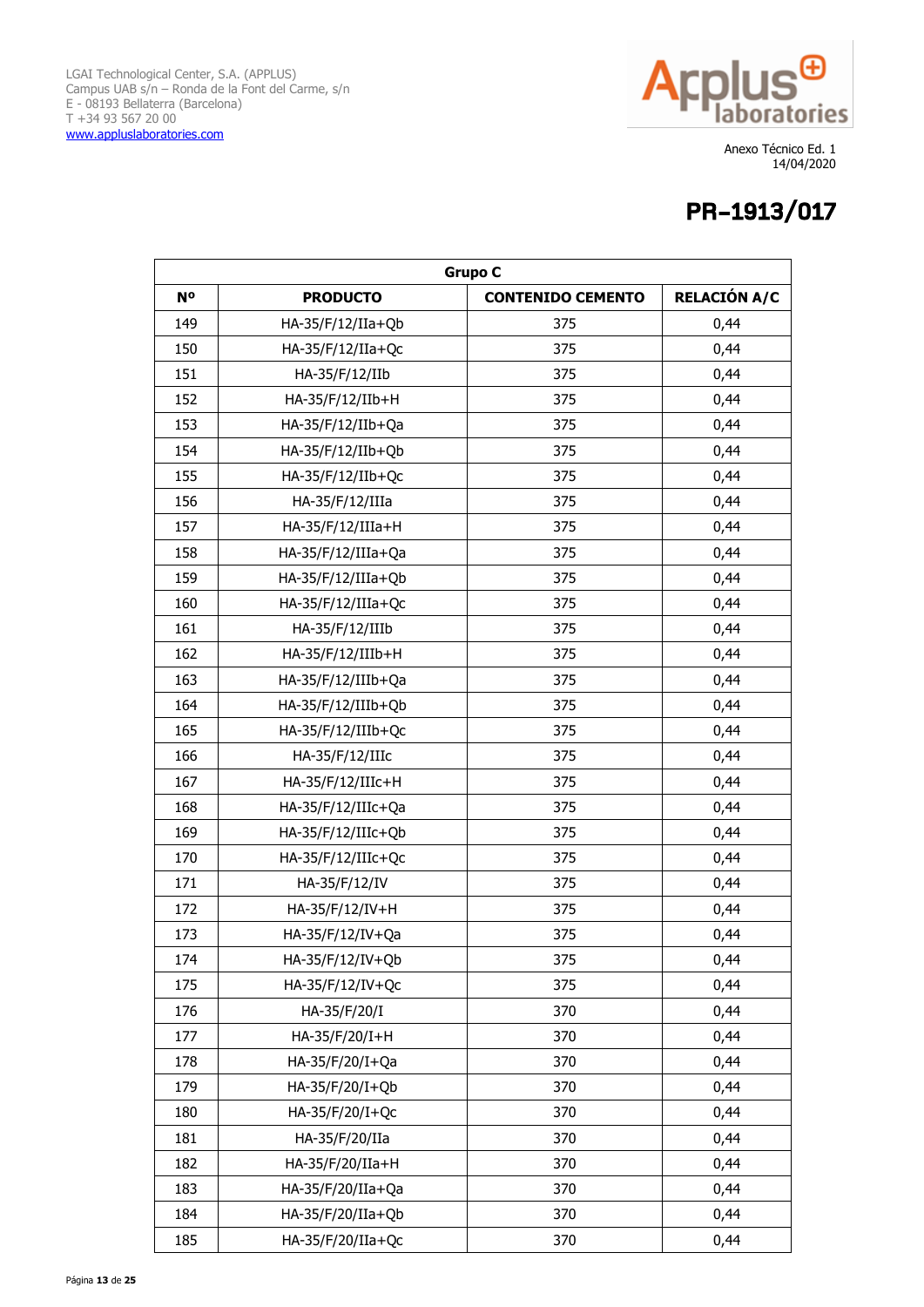

| <b>Grupo C</b> |                    |                          |                     |
|----------------|--------------------|--------------------------|---------------------|
| <b>No</b>      | <b>PRODUCTO</b>    | <b>CONTENIDO CEMENTO</b> | <b>RELACIÓN A/C</b> |
| 186            | HA-35/F/20/IIb     | 370                      | 0,44                |
| 187            | HA-35/F/20/IIb+H   | 370                      | 0,44                |
| 188            | HA-35/F/20/IIb+Qa  | 370                      | 0,44                |
| 189            | HA-35/F/20/IIb+Qb  | 370                      | 0,44                |
| 190            | HA-35/F/20/IIb+Qc  | 370                      | 0,44                |
| 191            | HA-35/F/20/IIIa    | 370                      | 0,44                |
| 192            | HA-35/F/20/IIIa+H  | 370                      | 0,44                |
| 193            | HA-35/F/20/IIIa+Qa | 370                      | 0,44                |
| 194            | HA-35/F/20/IIIa+Qb | 370                      | 0,44                |
| 195            | HA-35/F/20/IIIa+Qc | 370                      | 0,44                |
| 196            | HA-35/F/20/IIIb    | 370                      | 0,44                |
| 197            | HA-35/F/20/IIIb+H  | 370                      | 0,44                |
| 198            | HA-35/F/20/IIIb+Qa | 370                      | 0,44                |
| 199            | HA-35/F/20/IIIb+Qb | 370                      | 0,44                |
| 200            | HA-35/F/20/IIIb+Qc | 370                      | 0,44                |
| 201            | HA-35/F/20/IIIc    | 370                      | 0,44                |
| 202            | HA-35/F/20/IIIc+H  | 370                      | 0,44                |
| 203            | HA-35/F/20/IIIc+Qa | 370                      | 0,44                |
| 204            | HA-35/F/20/IIIc+Qb | 370                      | 0,44                |
| 205            | HA-35/F/20/IIIc+Qc | 370                      | 0,44                |
| 206            | HA-35/F/20/IV      | 370                      | 0,44                |
| 207            | HA-35/F/20/IV+H    | 370                      | 0,44                |
| 208            | HA-35/F/20/IV+Qa   | 370                      | 0,44                |
| 209            | HA-35/F/20/IV+Qb   | 370                      | 0,44                |
| 210            | HA-35/F/20/IV+Qc   | 370                      | 0,44                |
| 211            | HA-35/L/12/I       | 375                      | 0,44                |
| 212            | HA-35/L/12/I+H     | 375                      | 0,44                |
| 213            | HA-35/L/12/I+Qa    | 375                      | 0,44                |
| 214            | HA-35/L/12/I+Qb    | 375                      | 0,44                |
| 215            | HA-35/L/12/I+Qc    | 375                      | 0,44                |
| 216            | HA-35/L/12/IIa     | 375                      | 0,44                |
| 217            | HA-35/L/12/IIa+H   | 375                      | 0,44                |
| 218            | HA-35/L/12/IIa+Qa  | 375                      | 0,44                |
| 219            | HA-35/L/12/IIa+Qb  | 375                      | 0,44                |
| 220            | HA-35/L/12/IIa+Qc  | 375                      | 0,44                |
| 221            | HA-35/L/12/IIb     | 375                      | 0,44                |
| 222            | HA-35/L/12/IIb+H   | 375                      | 0,44                |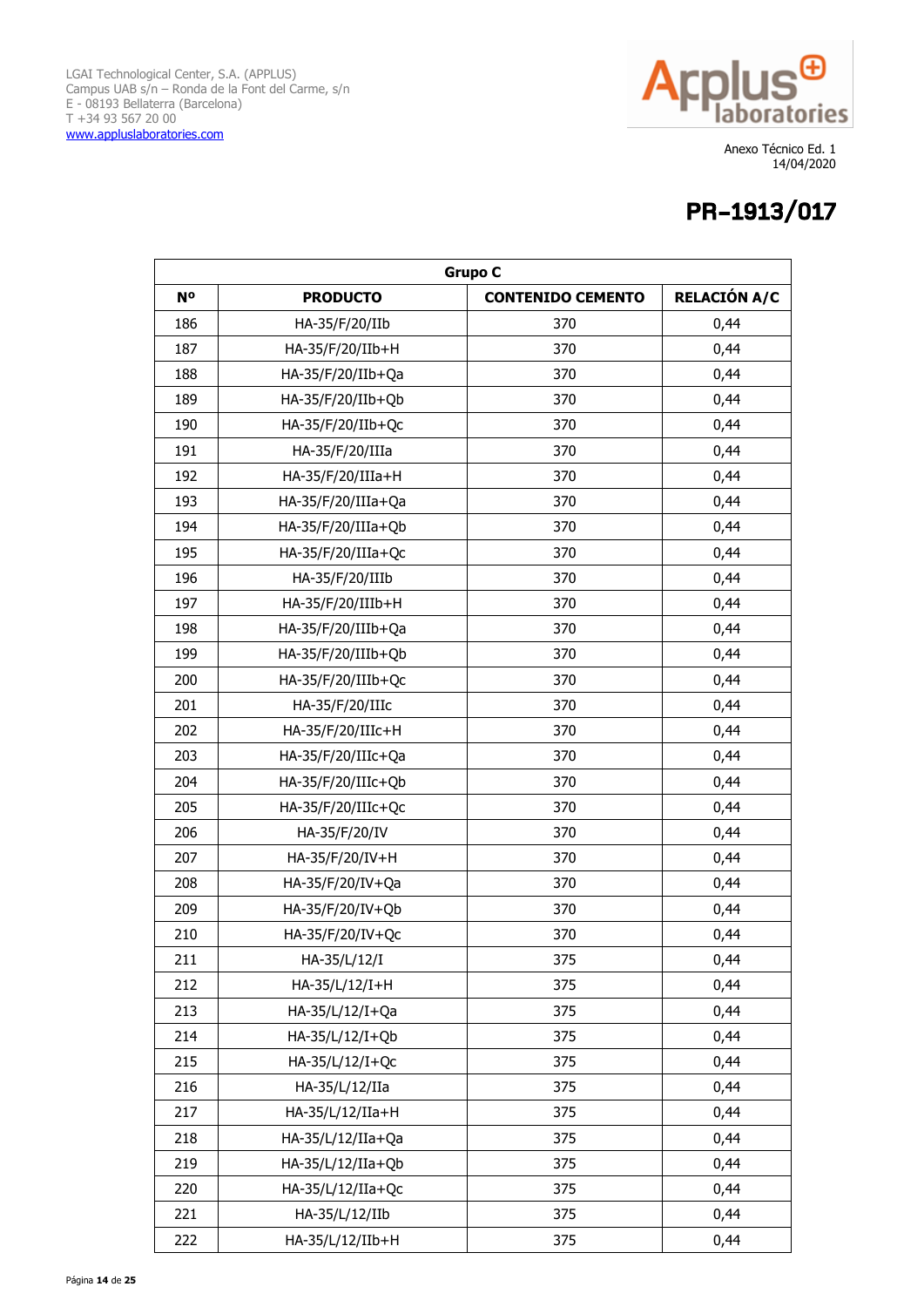

| <b>Grupo C</b> |                    |                          |                     |
|----------------|--------------------|--------------------------|---------------------|
| N <sup>o</sup> | <b>PRODUCTO</b>    | <b>CONTENIDO CEMENTO</b> | <b>RELACIÓN A/C</b> |
| 223            | HA-35/L/12/IIb+Qa  | 375                      | 0,44                |
| 224            | HA-35/L/12/IIb+Qb  | 375                      | 0,44                |
| 225            | HA-35/L/12/IIb+Qc  | 375                      | 0,44                |
| 226            | HA-35/L/12/IIIa    | 375                      | 0,44                |
| 227            | HA-35/L/12/IIIa+H  | 375                      | 0,44                |
| 228            | HA-35/L/12/IIIa+Qa | 375                      | 0,44                |
| 229            | HA-35/L/12/IIIa+Qb | 375                      | 0,44                |
| 230            | HA-35/L/12/IIIa+Qc | 375                      | 0,44                |
| 231            | HA-35/L/12/IIIb    | 375                      | 0,44                |
| 232            | HA-35/L/12/IIIb+H  | 375                      | 0,44                |
| 233            | HA-35/L/12/IIIb+Qa | 375                      | 0,44                |
| 234            | HA-35/L/12/IIIb+Qb | 375                      | 0,44                |
| 235            | HA-35/L/12/IIIb+Qc | 375                      | 0,44                |
| 236            | HA-35/L/12/IIIc    | 375                      | 0,44                |
| 237            | HA-35/L/12/IIIc+H  | 375                      | 0,44                |
| 238            | HA-35/L/12/IIIc+Qa | 375                      | 0,44                |
| 239            | HA-35/L/12/IIIc+Qb | 375                      | 0,44                |
| 240            | HA-35/L/12/IIIc+Qc | 375                      | 0,44                |
| 241            | HA-35/L/12/IV      | 375                      | 0,44                |
| 242            | HA-35/L/12/IV+H    | 375                      | 0,44                |
| 243            | HA-35/L/12/IV+Qa   | 375                      | 0,44                |
| 244            | HA-35/L/12/IV+Qb   | 375                      | 0,44                |
| 245            | HA-35/L/12/IV+Qc   | 375                      | 0,44                |
| 246            | HA-35/L/20/I       | 370                      | 0,44                |
| 247            | HA-35/L/20/I+H     | 370                      | 0,44                |
| 248            | HA-35/L/20/I+Qa    | 370                      | 0,44                |
| 249            | HA-35/L/20/I+Qb    | 370                      | 0,44                |
| 250            | HA-35/L/20/I+Qc    | 370                      | 0,44                |
| 251            | HA-35/L/20/IIa     | 370                      | 0,44                |
| 252            | HA-35/L/20/IIa+H   | 370                      | 0,44                |
| 253            | HA-35/L/20/IIa+Qa  | 370                      | 0,44                |
| 254            | HA-35/L/20/IIa+Qb  | 370                      | 0,44                |
| 255            | HA-35/L/20/IIa+Qc  | 370                      | 0,44                |
| 256            | HA-35/L/20/IIb     | 370                      | 0,44                |
| 257            | HA-35/L/20/IIb+H   | 370                      | 0,44                |
| 258            | HA-35/L/20/IIb+Qa  | 370                      | 0,44                |
| 259            | HA-35/L/20/IIb+Qb  | 370                      | 0,44                |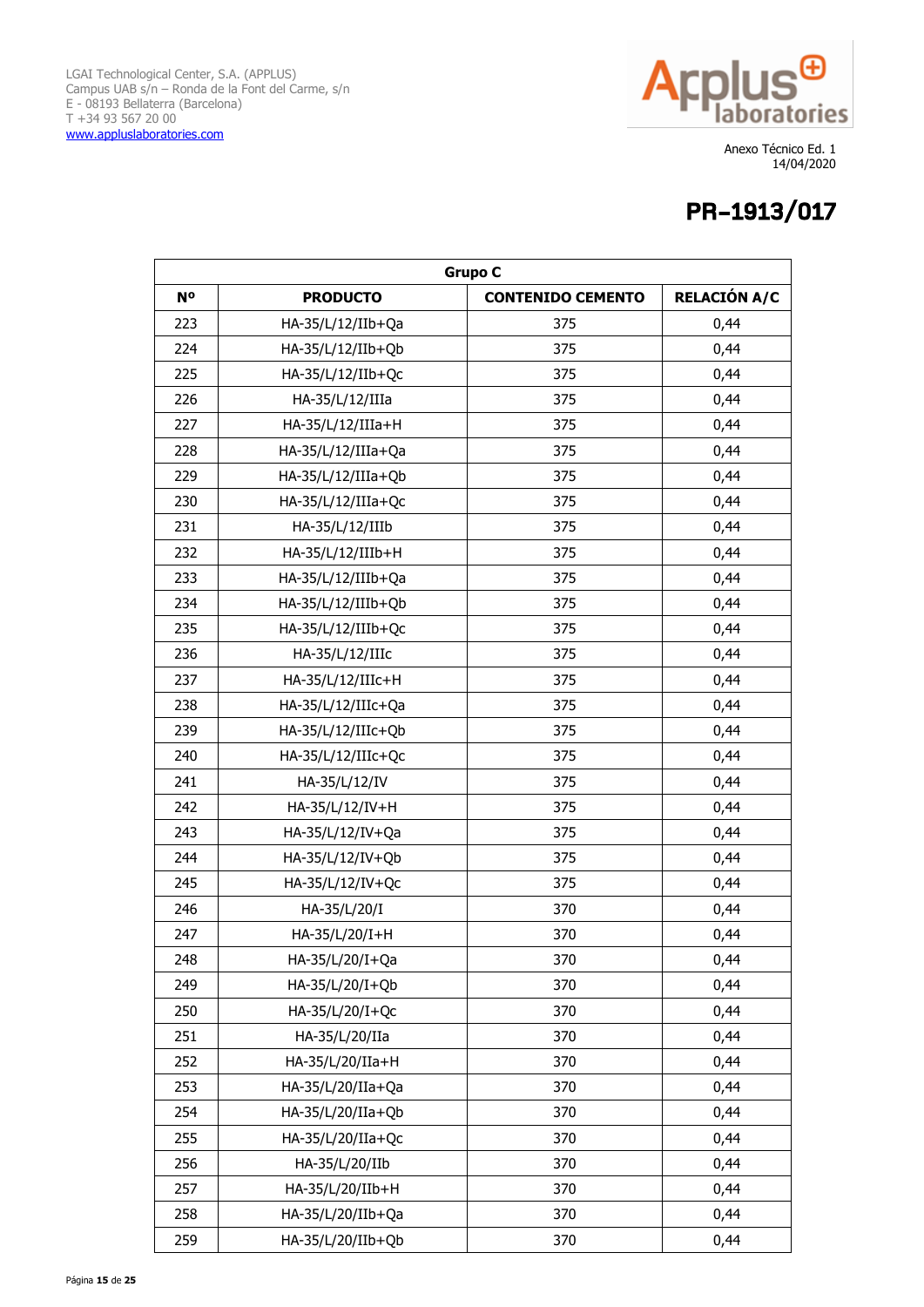

| <b>Grupo C</b> |                    |                          |                     |
|----------------|--------------------|--------------------------|---------------------|
| <b>No</b>      | <b>PRODUCTO</b>    | <b>CONTENIDO CEMENTO</b> | <b>RELACIÓN A/C</b> |
| 260            | HA-35/L/20/IIb+Qc  | 370                      | 0,44                |
| 261            | HA-35/L/20/IIIa    | 370                      | 0,44                |
| 262            | HA-35/L/20/IIIa+H  | 370                      | 0,44                |
| 263            | HA-35/L/20/IIIa+Qa | 370                      | 0,44                |
| 264            | HA-35/L/20/IIIa+Qb | 370                      | 0,44                |
| 265            | HA-35/L/20/IIIa+Qc | 370                      | 0,44                |
| 266            | HA-35/L/20/IIIb    | 370                      | 0,44                |
| 267            | HA-35/L/20/IIIb+H  | 370                      | 0,44                |
| 268            | HA-35/L/20/IIIb+Qa | 370                      | 0,44                |
| 269            | HA-35/L/20/IIIb+Qb | 370                      | 0,44                |
| 270            | HA-35/L/20/IIIb+Qc | 370                      | 0,44                |
| 271            | HA-35/L/20/IIIc    | 370                      | 0,44                |
| 272            | HA-35/L/20/IIIc+H  | 370                      | 0,44                |
| 273            | HA-35/L/20/IIIc+Qa | 370                      | 0,44                |
| 274            | HA-35/L/20/IIIc+Qb | 370                      | 0,44                |
| 275            | HA-35/L/20/IIIc+Qc | 370                      | 0,44                |
| 276            | HA-35/L/20/IV      | 370                      | 0,44                |
| 277            | HA-35/L/20/IV+H    | 370                      | 0,44                |
| 278            | HA-35/L/20/IV+Qa   | 370                      | 0,44                |
| 279            | HA-35/L/20/IV+Qb   | 370                      | 0,44                |
| 280            | HA-35/L/20/IV+Qc   | 370                      | 0,44                |
| 281            | HA-30/B/12/I+H     | 365                      | 0,44                |
| 282            | HA-30/B/12/I+Qa    | 365                      | 0,44                |
| 283            | HA-30/B/12/I+Qb    | 365                      | 0,44                |
| 284            | HA-30/B/12/I+Qc    | 365                      | 0,44                |
| 285            | HA-30/B/12/IIa+H   | 365                      | 0,44                |
| 286            | HA-30/B/12/IIa+Qa  | 365                      | 0,44                |
| 287            | HA-30/B/12/IIa+Qb  | 365                      | 0,44                |
| 288            | HA-30/B/12/IIa+Qc  | 365                      | 0,44                |
| 289            | HA-30/B/12/IIb+H   | 365                      | 0,44                |
| 290            | HA-30/B/12/IIb+Qa  | 365                      | 0,44                |
| 291            | HA-30/B/12/IIb+Qb  | 365                      | 0,44                |
| 292            | HA-30/B/12/IIb+Qc  | 365                      | 0,44                |
| 293            | HA-30/B/12/IIIa+H  | 365                      | 0,44                |
| 294            | HA-30/B/12/IIIa+Qa | 365                      | 0,44                |
| 295            | HA-30/B/12/IIIa+Qb | 365                      | 0,44                |
| 296            | HA-30/B/12/IIIa+Qc | 365                      | 0,44                |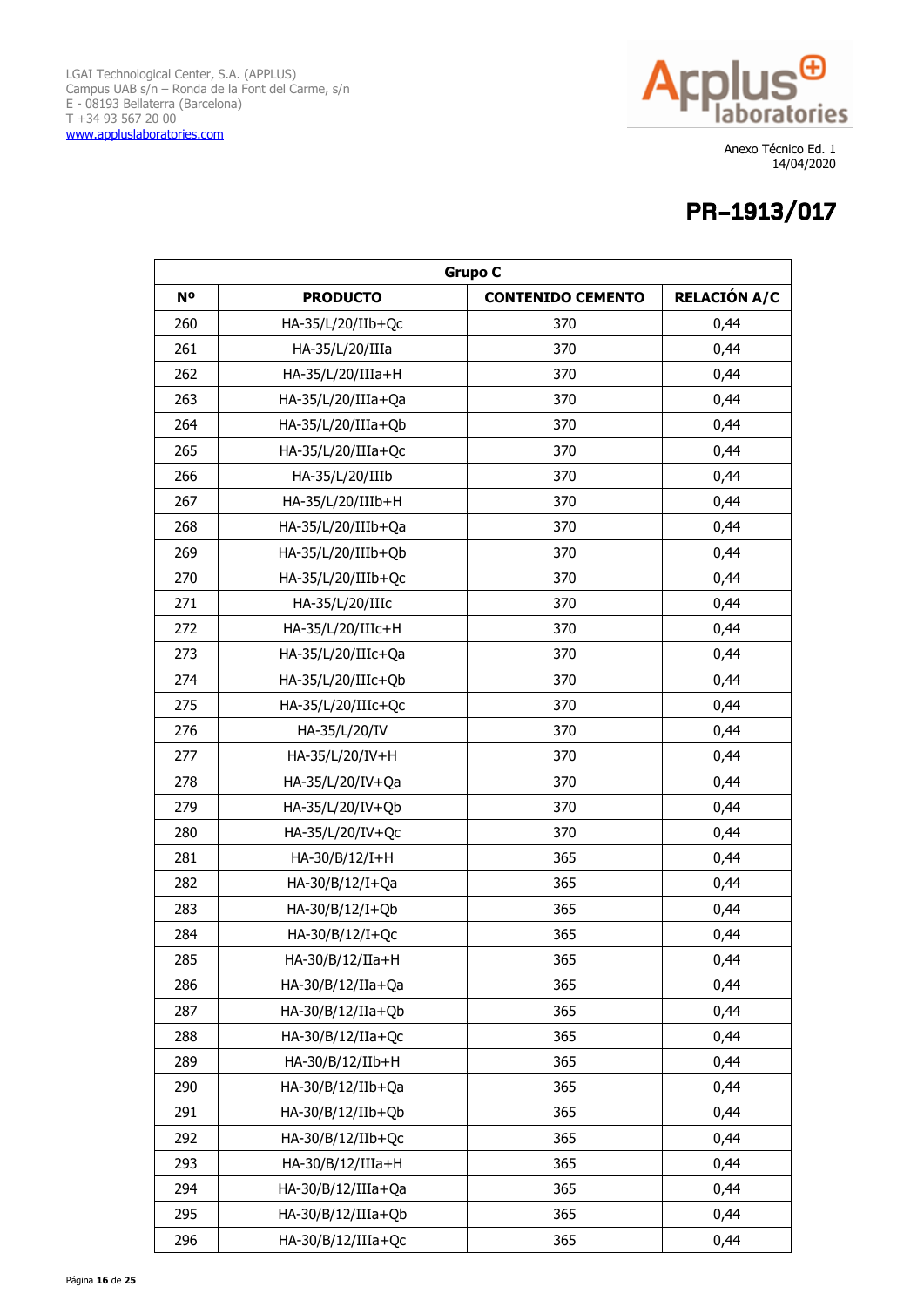

| <b>Grupo C</b> |                     |                          |                     |
|----------------|---------------------|--------------------------|---------------------|
| N <sup>o</sup> | <b>PRODUCTO</b>     | <b>CONTENIDO CEMENTO</b> | <b>RELACIÓN A/C</b> |
| 297            | HA-30/B/12/IIIb+H   | 365                      | 0,44                |
| 298            | HA-30/B/12/IIIb+Qa  | 365                      | 0,44                |
| 299            | HA-30/B/12/IIIb+Qb  | 365                      | 0,44                |
| 300            | HA-30/B/12/IIIb+Qc  | 365                      | 0,44                |
| 301            | HA-30/B/12/IIIc     | 365                      | 0,44                |
| 302            | HA-30/B/12/IIIc+H   | 365                      | 0,44                |
| 303            | HA-30/B/12/IIIc+Qa  | 365                      | 0,44                |
| 304            | HA-30/B/12/IIIc+Qb  | 365                      | 0,44                |
| 305            | HA-30/B/12/IIIc+Qc  | 365                      | 0,44                |
| 306            | HA-30/B/12/IV+H     | 365                      | 0,44                |
| 307            | HA-30/B/12/IV/Qa    | 365                      | 0,44                |
| 308            | HA-30/B/12/IV/Qb    | 365                      | 0,44                |
| 309            | HA-30/B/12/IV/Qc    | 365                      | 0,44                |
| 310            | HA-30/B/20/I+H      | 360                      | 0,44                |
| 311            | HA-30/B/20/I+Qa     | 360                      | 0,44                |
| 312            | HA-30/B/20/I+Qb     | 360                      | 0,44                |
| 313            | HA-30/B/20/I+Qc     | 360                      | 0,44                |
| 314            | HA-30/B/20/IIa+H    | 360                      | 0,44                |
| 315            | HA-30/B/20/IIa+Qa   | 360                      | 0,44                |
| 316            | HA-30/B/20/IIa+Qb   | 360                      | 0,44                |
| 317            | HA-30/B/20/IIa+Qc   | 360                      | 0,44                |
| 318            | HA-30/B/20/IIb+H    | 360                      | 0,44                |
| 319            | HA-30/B/20/IIb+Qa   | 360                      | 0,44                |
| 320            | HA-30/B/20/IIb+Qb   | 360                      | 0,44                |
| 321            | HA-30/B/20/IIb+Qc   | 360                      | 0,44                |
| 322            | $HA-30/B/20/IIIa+H$ | 360                      | 0,44                |
| 323            | HA-30/B/20/IIIa+Qa  | 360                      | 0,44                |
| 324            | HA-30/B/20/IIIa+Qb  | 360                      | 0,44                |
| 325            | HA-30/B/20/IIIa+Qc  | 360                      | 0,44                |
| 326            | HA-30/B/20/IIIb+H   | 360                      | 0,44                |
| 327            | HA-30/B/20/IIIb+Qa  | 360                      | 0,44                |
| 328            | HA-30/B/20/IIIb+Qb  | 360                      | 0,44                |
| 329            | HA-30/B/20/IIIb+Qc  | 360                      | 0,44                |
| 330            | HA-30/B/20/IIIc     | 360                      | 0,44                |
| 331            | HA-30/B/20/IIIc+H   | 360                      | 0,44                |
| 332            | HA-30/B/20/IIIc+Qa  | 360                      | 0,44                |
| 333            | HA-30/B/20/IIIc+Qb  | 360                      | 0,44                |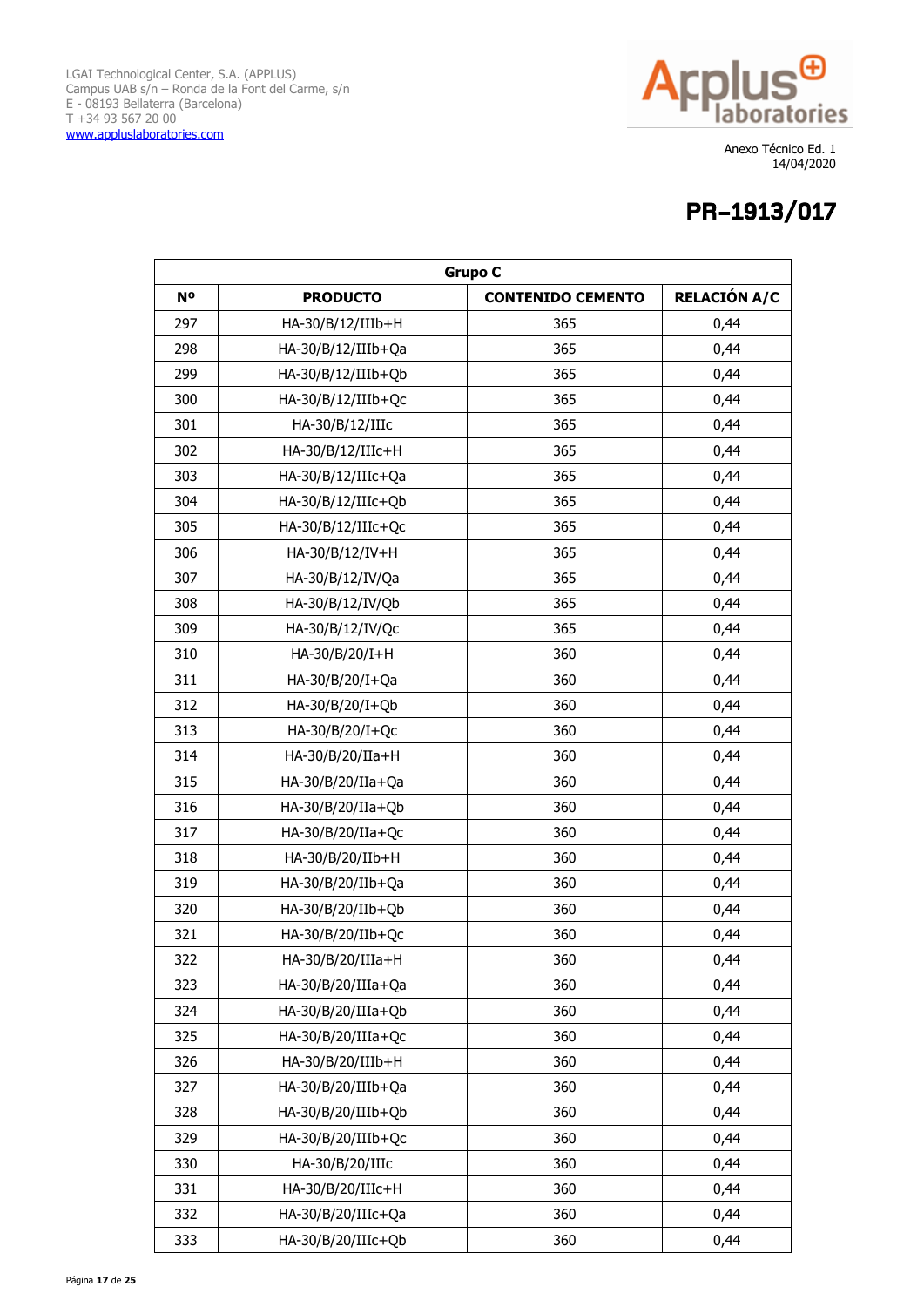

| <b>Grupo C</b> |                    |                          |                     |
|----------------|--------------------|--------------------------|---------------------|
| <b>No</b>      | <b>PRODUCTO</b>    | <b>CONTENIDO CEMENTO</b> | <b>RELACIÓN A/C</b> |
| 334            | HA-30/B/20/IIIc+Qc | 360                      | 0,44                |
| 335            | HA-30/B/20/IV+H    | 360                      | 0,44                |
| 336            | HA-30/B/20/IV+Qa   | 360                      | 0,44                |
| 337            | HA-30/B/20/IV+Qb   | 360                      | 0,44                |
| 338            | HA-30/B/20/IV+Qc   | 360                      | 0,44                |
| 339            | HA-30/F/12/I+H     | 375                      | 0,44                |
| 340            | HA-30/F/12/I+Qa    | 375                      | 0,44                |
| 341            | HA-30/F/12/I+Qb    | 375                      | 0,44                |
| 342            | HA-30/F/12/I+Qc    | 375                      | 0,44                |
| 343            | HA-30/F/12/IIa+H   | 375                      | 0,44                |
| 344            | HA-30/F/12/IIa+Qa  | 375                      | 0,44                |
| 345            | HA-30/F/12/IIa+Qb  | 375                      | 0,44                |
| 346            | HA-30/F/12/IIa+Qc  | 375                      | 0,44                |
| 347            | HA-30/F/12/IIb+H   | 375                      | 0,44                |
| 348            | HA-30/F/12/IIb+Qa  | 375                      | 0,44                |
| 349            | HA-30/F/12/IIb+Qb  | 375                      | 0,44                |
| 350            | HA-30/F/12/IIb+Qc  | 375                      | 0,44                |
| 351            | HA-30/F/12/IIIa+H  | 375                      | 0,44                |
| 352            | HA-30/F/12/IIIa+Qa | 375                      | 0,44                |
| 353            | HA-30/F/12/IIIa+Qb | 375                      | 0,44                |
| 354            | HA-30/F/12/IIIa+Qc | 375                      | 0,44                |
| 355            | HA-30/F/12/IIIb+H  | 375                      | 0,44                |
| 356            | HA-30/F/12/IIIb+Qa | 375                      | 0,44                |
| 357            | HA-30/F/12/IIIb+Qb | 375                      | 0,44                |
| 358            | HA-30/F/12/IIIb+Qc | 375                      | 0,44                |
| 359            | HA-30/F/12/IIIc    | 375                      | 0,44                |
| 360            | HA-30/F/12/IIIc+H  | 375                      | 0,44                |
| 361            | HA-30/F/12/IIIc+Qa | 375                      | 0,44                |
| 362            | HA-30/F/12/IIIc+Qb | 375                      | 0,44                |
| 363            | HA-30/F/12/IIIc+Qc | 375                      | 0,44                |
| 364            | HA-30/F/12/IV+H    | 375                      | 0,44                |
| 365            | HA-30/F/12/IV+Qa   | 375                      | 0,44                |
| 366            | HA-30/F/12/IV+Qb   | 375                      | 0,44                |
| 367            | HA-30/F/12/IV+Qc   | 375                      | 0,44                |
| 368            | HA-30/F/20/I+H     | 370                      | 0,44                |
| 369            | HA-30/F/20/I+Qa    | 370                      | 0,44                |
| 370            | HA-30/F/20/I+Qb    | 370                      | 0,44                |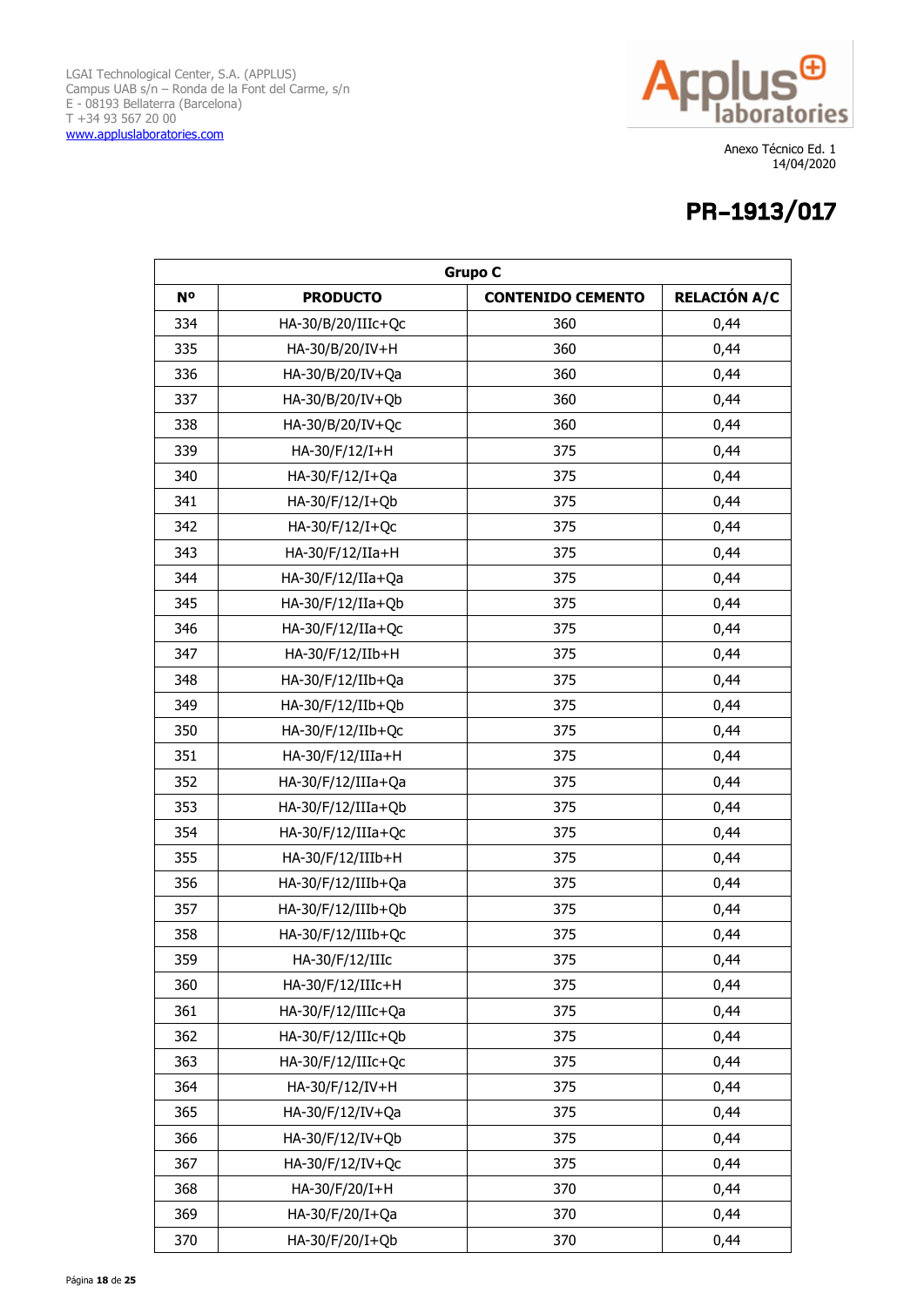

| <b>Grupo C</b> |                    |                          |                     |
|----------------|--------------------|--------------------------|---------------------|
| N <sup>o</sup> | <b>PRODUCTO</b>    | <b>CONTENIDO CEMENTO</b> | <b>RELACIÓN A/C</b> |
| 371            | HA-30/F/20/I+Qc    | 370                      | 0,44                |
| 372            | HA-30/F/20/IIa+H   | 370                      | 0,44                |
| 373            | HA-30/F/20/IIa+Qa  | 370                      | 0,44                |
| 374            | HA-30/F/20/IIa+Qb  | 370                      | 0,44                |
| 375            | HA-30/F/20/IIa+Qc  | 370                      | 0,44                |
| 376            | HA-30/F/20/IIb+H   | 370                      | 0,44                |
| 377            | HA-30/F/20/IIb+Qa  | 370                      | 0,44                |
| 378            | HA-30/F/20/IIb+Qb  | 370                      | 0,44                |
| 379            | HA-30/F/20/IIb+Qc  | 370                      | 0,44                |
| 380            | HA-30/F/20/IIIa+H  | 370                      | 0,44                |
| 381            | HA-30/F/20/IIIa+Qa | 370                      | 0,44                |
| 382            | HA-30/F/20/IIIa+Qb | 370                      | 0,44                |
| 383            | HA-30/F/20/IIIa+Qc | 370                      | 0,44                |
| 384            | HA-30/F/20/IIIb+H  | 370                      | 0,44                |
| 385            | HA-30/F/20/IIIb+Qa | 370                      | 0,44                |
| 386            | HA-30/F/20/IIIb+Qb | 370                      | 0,44                |
| 387            | HA-30/F/20/IIIb+Qc | 370                      | 0,44                |
| 388            | HA-30/F/20/IIIc    | 370                      | 0,44                |
| 389            | HA-30/F/20/IIIc+H  | 370                      | 0,44                |
| 390            | HA-30/F/20/IIIc+Qa | 370                      | 0,44                |
| 391            | HA-30/F/20/IIIc+Qb | 370                      | 0,44                |
| 392            | HA-30/F/20/IIIc+Qc | 370                      | 0,44                |
| 393            | HA-30/F/20/IV+H    | 370                      | 0,44                |
| 394            | HA-30/F/20/IV+Qa   | 370                      | 0,44                |
| 395            | HA-30/F/20/IV+Qb   | 370                      | 0,44                |
| 396            | HA-30/F/20/IV+Qc   | 370                      | 0,44                |
| 397            | HA-30/L/12/I+H     | 375                      | 0,44                |
| 398            | HA-30/L/12/I+Qa    | 375                      | 0,44                |
| 399            | HA-30/L/12/I+Qb    | 375                      | 0,44                |
| 400            | HA-30/L/12/I+Qc    | 375                      | 0,44                |
| 401            | HA-30/L/12/IIa+H   | 375                      | 0,44                |
| 402            | HA-30/L/12/IIa+Qa  | 375                      | 0,44                |
| 403            | HA-30/L/12/IIa+Qb  | 375                      | 0,44                |
| 404            | HA-30/L/12/IIa+Qc  | 375                      | 0,44                |
| 405            | HA-30/L/12/IIb+H   | 375                      | 0,44                |
| 406            | HA-30/L/12/IIb+Qa  | 375                      | 0,44                |
| 407            | HA-30/L/12/IIb+Qb  | 375                      | 0,44                |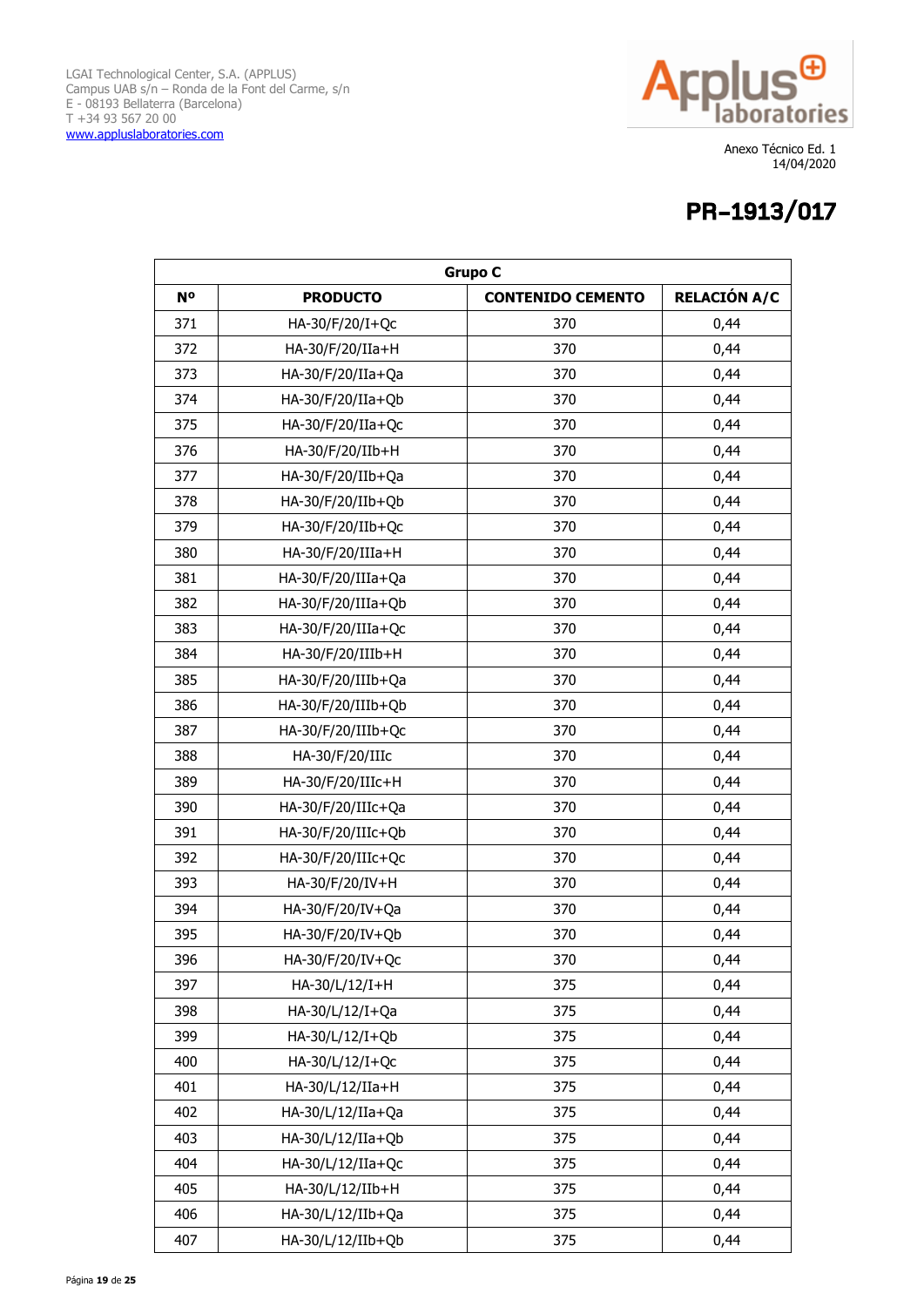

| <b>Grupo C</b> |                    |                          |                     |
|----------------|--------------------|--------------------------|---------------------|
| <b>No</b>      | <b>PRODUCTO</b>    | <b>CONTENIDO CEMENTO</b> | <b>RELACIÓN A/C</b> |
| 408            | HA-30/L/12/IIb+Qc  | 375                      | 0,44                |
| 409            | HA-30/L/12/IIIa+H  | 375                      | 0,44                |
| 410            | HA-30/L/12/IIIa+Qa | 375                      | 0,44                |
| 411            | HA-30/L/12/IIIa+Qb | 375                      | 0,44                |
| 412            | HA-30/L/12/IIIa+Qc | 375                      | 0,44                |
| 413            | HA-30/L/12/IIIb+H  | 375                      | 0,44                |
| 414            | HA-30/L/12/IIIb+Qa | 375                      | 0,44                |
| 415            | HA-30/L/12/IIIb+Qb | 375                      | 0,44                |
| 416            | HA-30/L/12/IIIb+Qc | 375                      | 0,44                |
| 417            | HA-30/L/12/IIIc    | 375                      | 0,44                |
| 418            | HA-30/L/12/IIIc+H  | 375                      | 0,44                |
| 419            | HA-30/L/12/IIIc+Qa | 375                      | 0,44                |
| 420            | HA-30/L/12/IIIc+Qb | 375                      | 0,44                |
| 421            | HA-30/L/12/IIIc+Qc | 375                      | 0,44                |
| 422            | HA-30/L/12/IV+H    | 375                      | 0,44                |
| 423            | HA-30/L/12/IV+Qa   | 375                      | 0,44                |
| 424            | HA-30/L/12/IV+Qb   | 375                      | 0,44                |
| 425            | HA-30/L/12/IV+Qc   | 375                      | 0,44                |
| 426            | HA-30/L/20/I+H     | 370                      | 0,44                |
| 427            | HA-30/L/20/I+Qa    | 370                      | 0,44                |
| 428            | HA-30/L/20/I+Qb    | 370                      | 0,44                |
| 429            | HA-30/L/20/I+Qc    | 370                      | 0,44                |
| 430            | HA-30/L/20/IIa+H   | 370                      | 0,44                |
| 431            | HA-30/L/20/IIa+Qa  | 370                      | 0,44                |
| 432            | HA-30/L/20/IIa+Qb  | 370                      | 0,44                |
| 433            | HA-30/L/20/IIa+Qc  | 370                      | 0,44                |
| 434            | HA-30/L/20/IIb+H   | 370                      | 0,44                |
| 435            | HA-30/L/20/IIb+Qa  | 370                      | 0,44                |
| 436            | HA-30/L/20/IIb+Qb  | 370                      | 0,44                |
| 437            | HA-30/L/20/IIb+Qc  | 370                      | 0,44                |
| 438            | HA-30/L/20/IIIa+H  | 370                      | 0,44                |
| 439            | HA-30/L/20/IIIa+Qa | 370                      | 0,44                |
| 440            | HA-30/L/20/IIIa+Qb | 370                      | 0,44                |
| 441            | HA-30/L/20/IIIa+Qc | 370                      | 0,44                |
| 442            | HA-30/L/20/IIIb+H  | 370                      | 0,44                |
| 443            | HA-30/L/20/IIIb+Qa | 370                      | 0,44                |
| 444            | HA-30/L/20/IIIb+Qb | 370                      | 0,44                |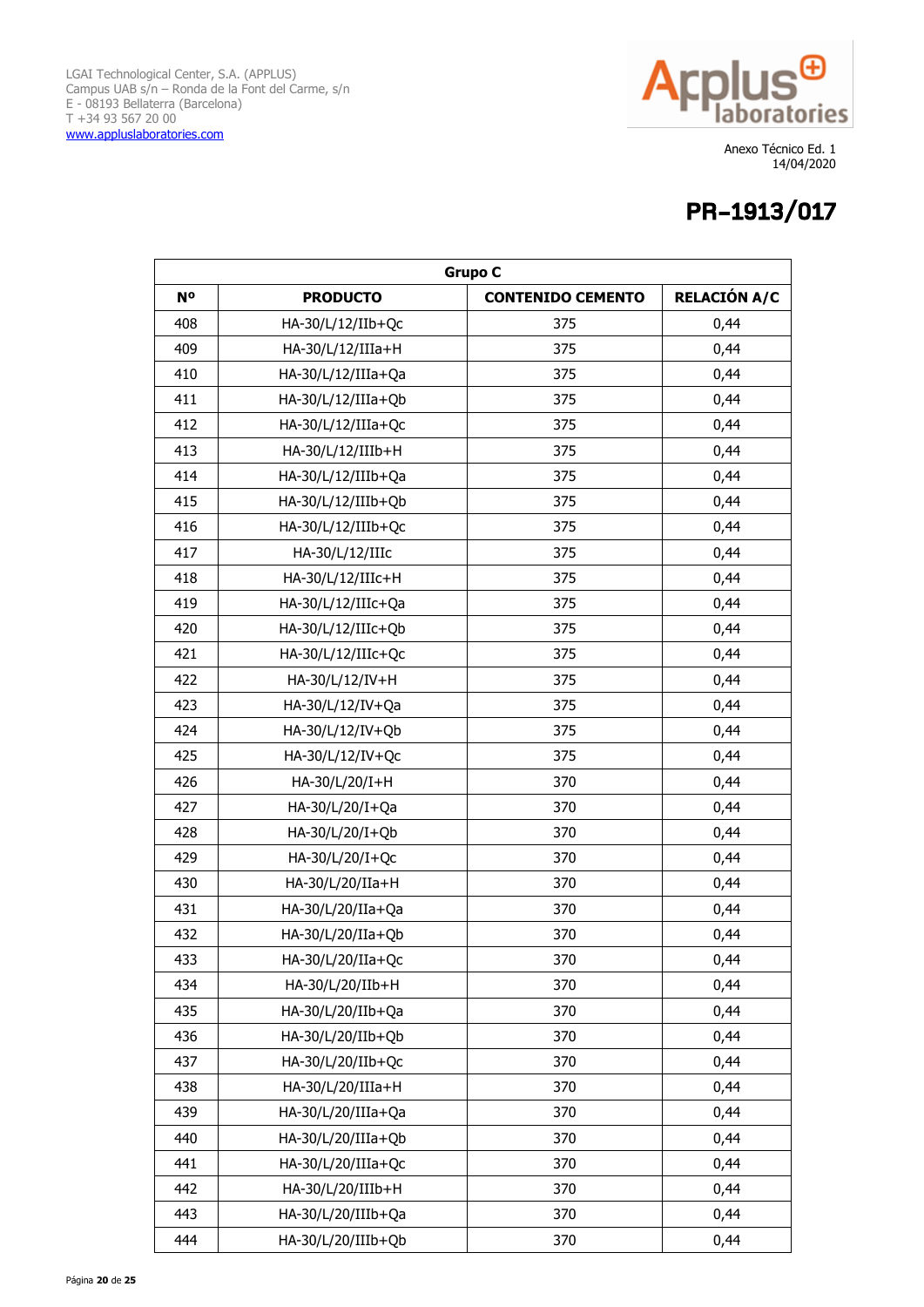

| <b>Grupo C</b> |                      |                          |                     |
|----------------|----------------------|--------------------------|---------------------|
| N <sup>o</sup> | <b>PRODUCTO</b>      | <b>CONTENIDO CEMENTO</b> | <b>RELACIÓN A/C</b> |
| 445            | HA-30/L/20/IIIb+Qc   | 370                      | 0,44                |
| 446            | HA-30/L/20/IIIc      | 370                      | 0,44                |
| 447            | HA-30/L/20/IIIc+H    | 370                      | 0,44                |
| 448            | HA-30/L/20/IIIc+Qa   | 370                      | 0,44                |
| 449            | HA-30/L/20/IIIc+Qb   | 370                      | 0,44                |
| 450            | HA-30/L/20/IIIc+Qc   | 370                      | 0,44                |
| 451            | HA-30/L/20/IV+H      | 370                      | 0,44                |
| 452            | HA-30/L/20/IV+Qa     | 370                      | 0,44                |
| 453            | HA-30/L/20/IV+Qb     | 370                      | 0,44                |
| 454            | HA-30/L/20/IV+Qc     | 370                      | 0,44                |
| 455            | HA-25/B/12/I+H       | 365                      | 0,44                |
| 456            | HA-25/B/12/I+Qa      | 365                      | 0,44                |
| 457            | HA-25/B/12/I+Qb      | 365                      | 0,44                |
| 458            | HA-25/B/12/I+Qc      | 365                      | 0,44                |
| 459            | HA-25/B/12/IIa+H     | 365                      | 0,44                |
| 460            | HA-25/B/12/IIa+Qa    | 365                      | 0,44                |
| 461            | HA-25/B/12/IIa+Qb    | 365                      | 0,44                |
| 462            | HA-25/B/12/IIa+Qc    | 365                      | 0,44                |
| 463            | HA-25/B/12/IIb+H     | 365                      | 0,44                |
| 464            | HA-25/B/12/IIb+Qa    | 365                      | 0,44                |
| 465            | HA-25/B/12/IIb+Qb    | 365                      | 0,44                |
| 466            | HA-25/B/12/IIb+Qc    | 365                      | 0,44                |
| 467            | HA-25/B/12/IIIa+H    | 365                      | 0,44                |
| 468            | HA-25/B/12/IIIa+Qa   | 365                      | 0,44                |
| 469            | HA-25/B/12/IIIa+Qb   | 365                      | 0,44                |
| 470            | $HA-25/B/12/IIIa+Qc$ | 365                      | 0,44                |
| 471            | HA-25/B/12/IIIb+H    | 365                      | 0,44                |
| 472            | HA-25/B/12/IIIb+Qa   | 365                      | 0,44                |
| 473            | HA-25/B/12/IIIb+Qb   | 365                      | 0,44                |
| 474            | HA-25/B/12/IIIb+Qc   | 365                      | 0,44                |
| 475            | HA-25/B/12/IIIc      | 365                      | 0,44                |
| 476            | HA-25/B/12/IIIc+H    | 365                      | 0,44                |
| 477            | HA-25/B/12/IIIc+Qa   | 365                      | 0,44                |
| 478            | HA-25/B/12/IIIc+Qb   | 365                      | 0,44                |
| 479            | HA-25/B/12/IIIc+Qc   | 365                      | 0,44                |
| 480            | HA-25/B/12/IV+H      | 365                      | 0,44                |
| 481            | HA-25/B/12/IV/Qa     | 365                      | 0,44                |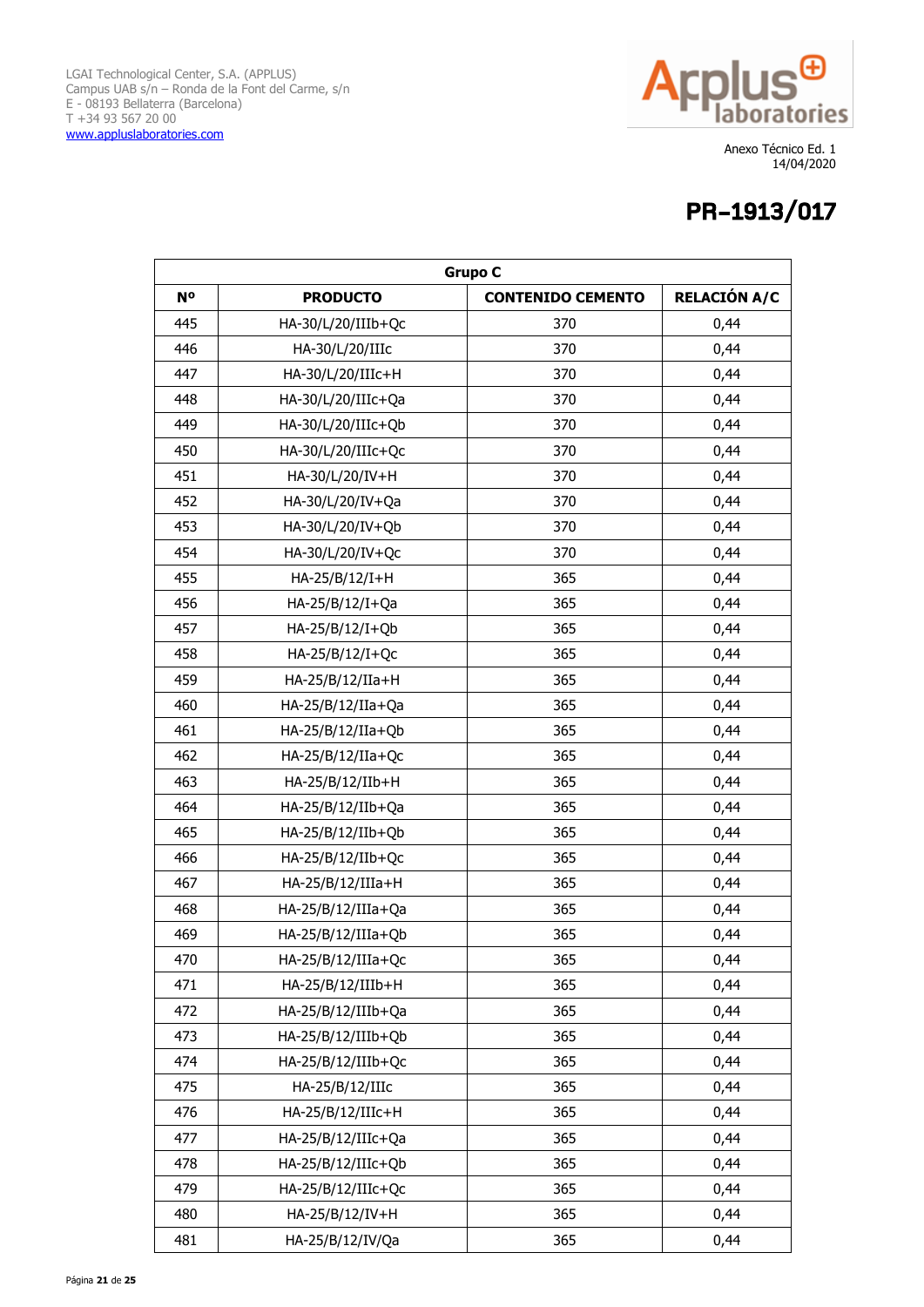

| <b>Grupo C</b> |                      |                          |                     |
|----------------|----------------------|--------------------------|---------------------|
| <b>No</b>      | <b>PRODUCTO</b>      | <b>CONTENIDO CEMENTO</b> | <b>RELACIÓN A/C</b> |
| 482            | HA-25/B/12/IV/Qb     | 365                      | 0,44                |
| 483            | HA-25/B/12/IV/Qc     | 365                      | 0,44                |
| 484            | HA-25/B/20/I+H       | 360                      | 0,44                |
| 485            | HA-25/B/20/I+Qa      | 360                      | 0,44                |
| 486            | HA-25/B/20/I+Qb      | 360                      | 0,44                |
| 487            | HA-25/B/20/I+Qc      | 360                      | 0,44                |
| 488            | HA-25/B/20/IIa+H     | 360                      | 0,44                |
| 489            | HA-25/B/20/IIa+Qa    | 360                      | 0,44                |
| 490            | HA-25/B/20/IIa+Qb    | 360                      | 0,44                |
| 491            | HA-25/B/20/IIa+Qc    | 360                      | 0,44                |
| 492            | HA-25/B/20/IIb+H     | 360                      | 0,44                |
| 493            | HA-25/B/20/IIb+Qa    | 360                      | 0,44                |
| 494            | HA-25/B/20/IIb+Qb    | 360                      | 0,44                |
| 495            | HA-25/B/20/IIb+Qc    | 360                      | 0,44                |
| 496            | HA-25/B/20/IIIa+H    | 360                      | 0,44                |
| 497            | HA-25/B/20/IIIa+Qa   | 360                      | 0,44                |
| 498            | $HA-25/B/20/IIIa+Qb$ | 360                      | 0,44                |
| 499            | HA-25/B/20/IIIa+Qc   | 360                      | 0,44                |
| 500            | HA-25/B/20/IIIb+H    | 360                      | 0,44                |
| 501            | HA-25/B/20/IIIb+Qa   | 360                      | 0,44                |
| 502            | HA-25/B/20/IIIb+Qb   | 360                      | 0,44                |
| 503            | HA-25/B/20/IIIb+Qc   | 360                      | 0,44                |
| 504            | HA-25/B/20/IIIc      | 360                      | 0,44                |
| 505            | HA-25/B/20/IIIc+H    | 360                      | 0,44                |
| 506            | HA-25/B/20/IIIc+Qa   | 360                      | 0,44                |
| 507            | HA-25/B/20/IIIc+Qb   | 360                      | 0,44                |
| 508            | HA-25/B/20/IIIc+Qc   | 360                      | 0,44                |
| 509            | HA-25/B/20/IV+H      | 360                      | 0,44                |
| 510            | HA-25/B/20/IV+Qa     | 360                      | 0,44                |
| 511            | HA-25/B/20/IV+Qb     | 360                      | 0,44                |
| 512            | HA-25/B/20/IV+Qc     | 360                      | 0,44                |
| 513            | HA-25/F/12/I+H       | 375                      | 0,44                |
| 514            | HA-25/F/12/I+Qa      | 375                      | 0,44                |
| 515            | HA-25/F/12/I+Qb      | 375                      | 0,44                |
| 516            | HA-25/F/12/I+Qc      | 375                      | 0,44                |
| 517            | HA-25/F/12/IIa+H     | 375                      | 0,44                |
| 518            | HA-25/F/12/IIa+Qa    | 375                      | 0,44                |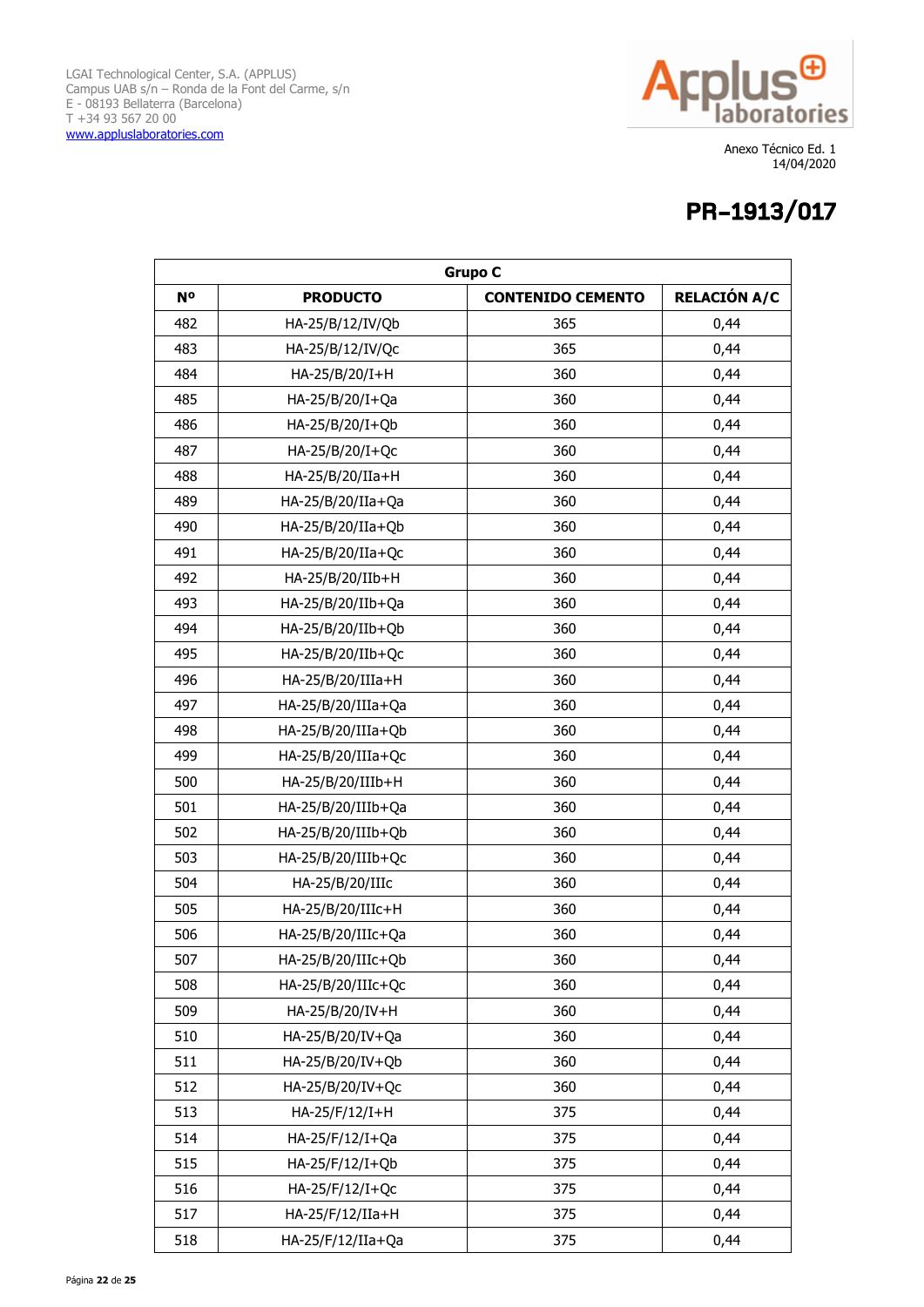

| <b>Grupo C</b> |                      |                          |                     |
|----------------|----------------------|--------------------------|---------------------|
| N <sup>o</sup> | <b>PRODUCTO</b>      | <b>CONTENIDO CEMENTO</b> | <b>RELACIÓN A/C</b> |
| 519            | $HA-25/F/12/IIa+Qb$  | 375                      | 0,44                |
| 520            | HA-25/F/12/IIa+Qc    | 375                      | 0,44                |
| 521            | HA-25/F/12/IIb+H     | 375                      | 0,44                |
| 522            | HA-25/F/12/IIb+Qa    | 375                      | 0,44                |
| 523            | HA-25/F/12/IIb+Qb    | 375                      | 0,44                |
| 524            | HA-25/F/12/IIb+Qc    | 375                      | 0,44                |
| 525            | HA-25/F/12/IIIa+H    | 375                      | 0,44                |
| 526            | HA-25/F/12/IIIa+Qa   | 375                      | 0,44                |
| 527            | $HA-25/F/12/IIIa+Qb$ | 375                      | 0,44                |
| 528            | HA-25/F/12/IIIa+Qc   | 375                      | 0,44                |
| 529            | HA-25/F/12/IIIb+H    | 375                      | 0,44                |
| 530            | HA-25/F/12/IIIb+Qa   | 375                      | 0,44                |
| 531            | HA-25/F/12/IIIb+Qb   | 375                      | 0,44                |
| 532            | HA-25/F/12/IIIb+Qc   | 375                      | 0,44                |
| 533            | HA-25/F/12/IIIc      | 375                      | 0,44                |
| 534            | HA-25/F/12/IIIc+H    | 375                      | 0,44                |
| 535            | HA-25/F/12/IIIc+Qa   | 375                      | 0,44                |
| 536            | HA-25/F/12/IIIc+Qb   | 375                      | 0,44                |
| 537            | HA-25/F/12/IIIc+Qc   | 375                      | 0,44                |
| 538            | HA-25/F/12/IV+H      | 375                      | 0,44                |
| 539            | HA-25/F/12/IV+Qa     | 375                      | 0,44                |
| 540            | HA-25/F/12/IV+Qb     | 375                      | 0,44                |
| 541            | HA-25/F/12/IV+Qc     | 375                      | 0,44                |
| 542            | HA-25/F/20/I+H       | 370                      | 0,44                |
| 543            | HA-25/F/20/I+Qa      | 370                      | 0,44                |
| 544            | HA-25/F/20/I+Qb      | 370                      | 0,44                |
| 545            | HA-25/F/20/I+Qc      | 370                      | 0,44                |
| 546            | HA-25/F/20/IIa+H     | 370                      | 0,44                |
| 547            | HA-25/F/20/IIa+Qa    | 370                      | 0,44                |
| 548            | HA-25/F/20/IIa+Qb    | 370                      | 0,44                |
| 549            | HA-25/F/20/IIa+Qc    | 370                      | 0,44                |
| 550            | HA-25/F/20/IIb+H     | 370                      | 0,44                |
| 551            | HA-25/F/20/IIb+Qa    | 370                      | 0,44                |
| 552            | HA-25/F/20/IIb+Qb    | 370                      | 0,44                |
| 553            | HA-25/F/20/IIb+Qc    | 370                      | 0,44                |
| 554            | HA-25/F/20/IIIa+H    | 370                      | 0,44                |
| 555            | HA-25/F/20/IIIa+Qa   | 370                      | 0,44                |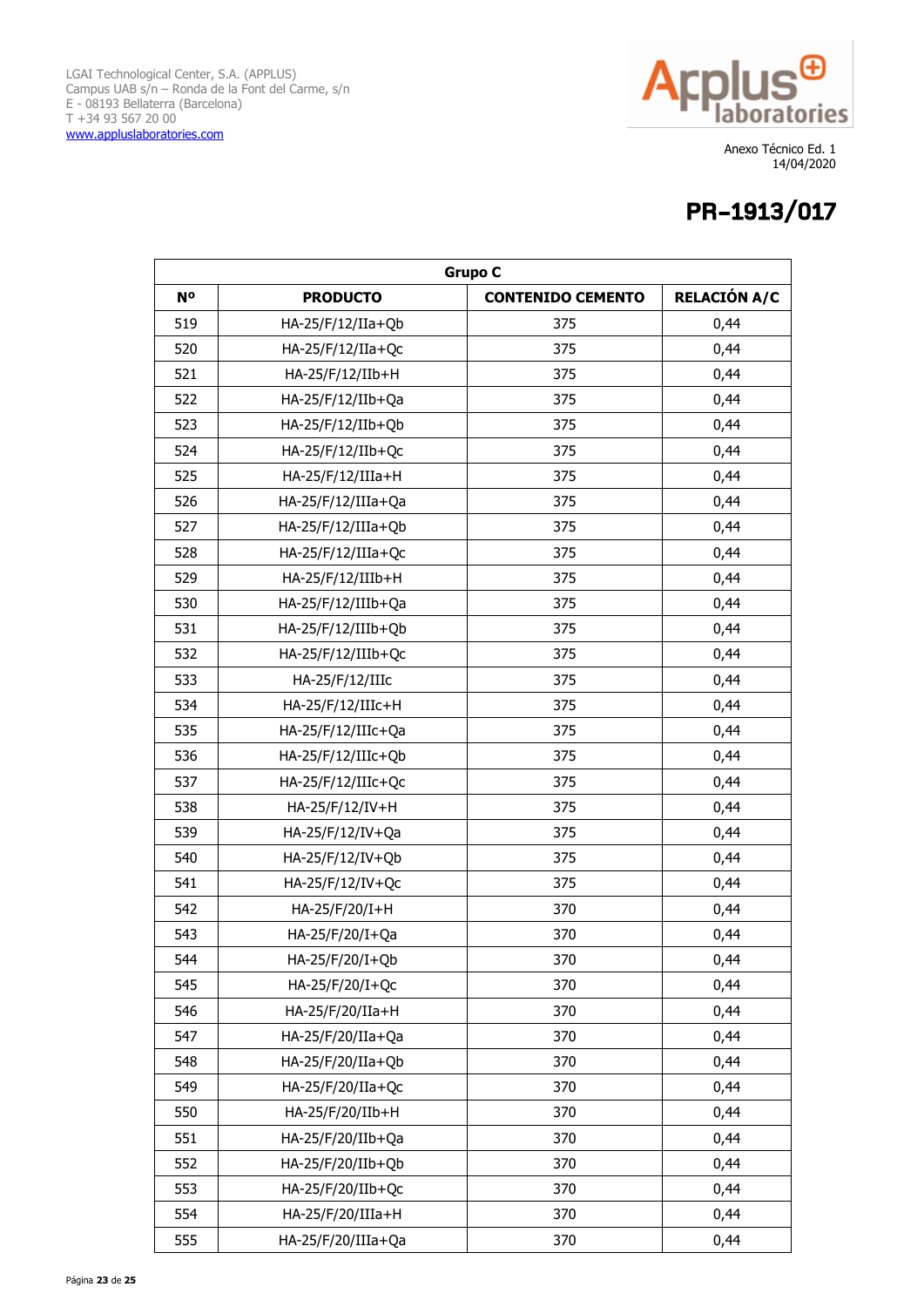

| <b>Grupo C</b> |                      |                          |                     |
|----------------|----------------------|--------------------------|---------------------|
| <b>No</b>      | <b>PRODUCTO</b>      | <b>CONTENIDO CEMENTO</b> | <b>RELACIÓN A/C</b> |
| 556            | $HA-25/F/20/IIIa+Qb$ | 370                      | 0,44                |
| 557            | HA-25/F/20/IIIa+Qc   | 370                      | 0,44                |
| 558            | HA-25/F/20/IIIb+H    | 370                      | 0,44                |
| 559            | HA-25/F/20/IIIb+Qa   | 370                      | 0,44                |
| 560            | HA-25/F/20/IIIb+Qb   | 370                      | 0,44                |
| 561            | HA-25/F/20/IIIb+Qc   | 370                      | 0,44                |
| 562            | HA-25/F/20/IIIc      | 370                      | 0,44                |
| 563            | HA-25/F/20/IIIc+H    | 370                      | 0,44                |
| 564            | HA-25/F/20/IIIc+Qa   | 370                      | 0,44                |
| 565            | HA-25/F/20/IIIc+Qb   | 370                      | 0,44                |
| 566            | HA-25/F/20/IIIc+Qc   | 370                      | 0,44                |
| 567            | HA-25/F/20/IV+H      | 370                      | 0,44                |
| 568            | HA-25/F/20/IV+Qa     | 370                      | 0,44                |
| 569            | HA-25/F/20/IV+Qb     | 370                      | 0,44                |
| 570            | HA-25/F/20/IV+Qc     | 370                      | 0,44                |
| 571            | HA-25/L/12/I+H       | 375                      | 0,44                |
| 572            | HA-25/L/12/I+Qa      | 375                      | 0,44                |
| 573            | HA-25/L/12/I+Qb      | 375                      | 0,44                |
| 574            | HA-25/L/12/I+Qc      | 375                      | 0,44                |
| 575            | HA-25/L/12/IIa+H     | 375                      | 0,44                |
| 576            | HA-25/L/12/IIa+Qa    | 375                      | 0,44                |
| 577            | HA-25/L/12/IIa+Qb    | 375                      | 0,44                |
| 578            | HA-25/L/12/IIa+Qc    | 375                      | 0,44                |
| 579            | HA-25/L/12/IIb+H     | 375                      | 0,44                |
| 580            | HA-25/L/12/IIb+Qa    | 375                      | 0,44                |
| 581            | HA-25/L/12/IIb+Qb    | 375                      | 0,44                |
| 582            | HA-25/L/12/IIb+Qc    | 375                      | 0,44                |
| 583            | HA-25/L/12/IIIa+H    | 375                      | 0,44                |
| 584            | HA-25/L/12/IIIa+Qa   | 375                      | 0,44                |
| 585            | HA-25/L/12/IIIa+Qb   | 375                      | 0,44                |
| 586            | HA-25/L/12/IIIa+Qc   | 375                      | 0,44                |
| 587            | HA-25/L/12/IIIb+H    | 375                      | 0,44                |
| 588            | HA-25/L/12/IIIb+Qa   | 375                      | 0,44                |
| 589            | HA-25/L/12/IIIb+Qb   | 375                      | 0,44                |
| 590            | HA-25/L/12/IIIb+Qc   | 375                      | 0,44                |
| 591            | HA-25/L/12/IIIc      | 375                      | 0,44                |
| 592            | HA-25/L/12/IIIc+H    | 375                      | 0,44                |